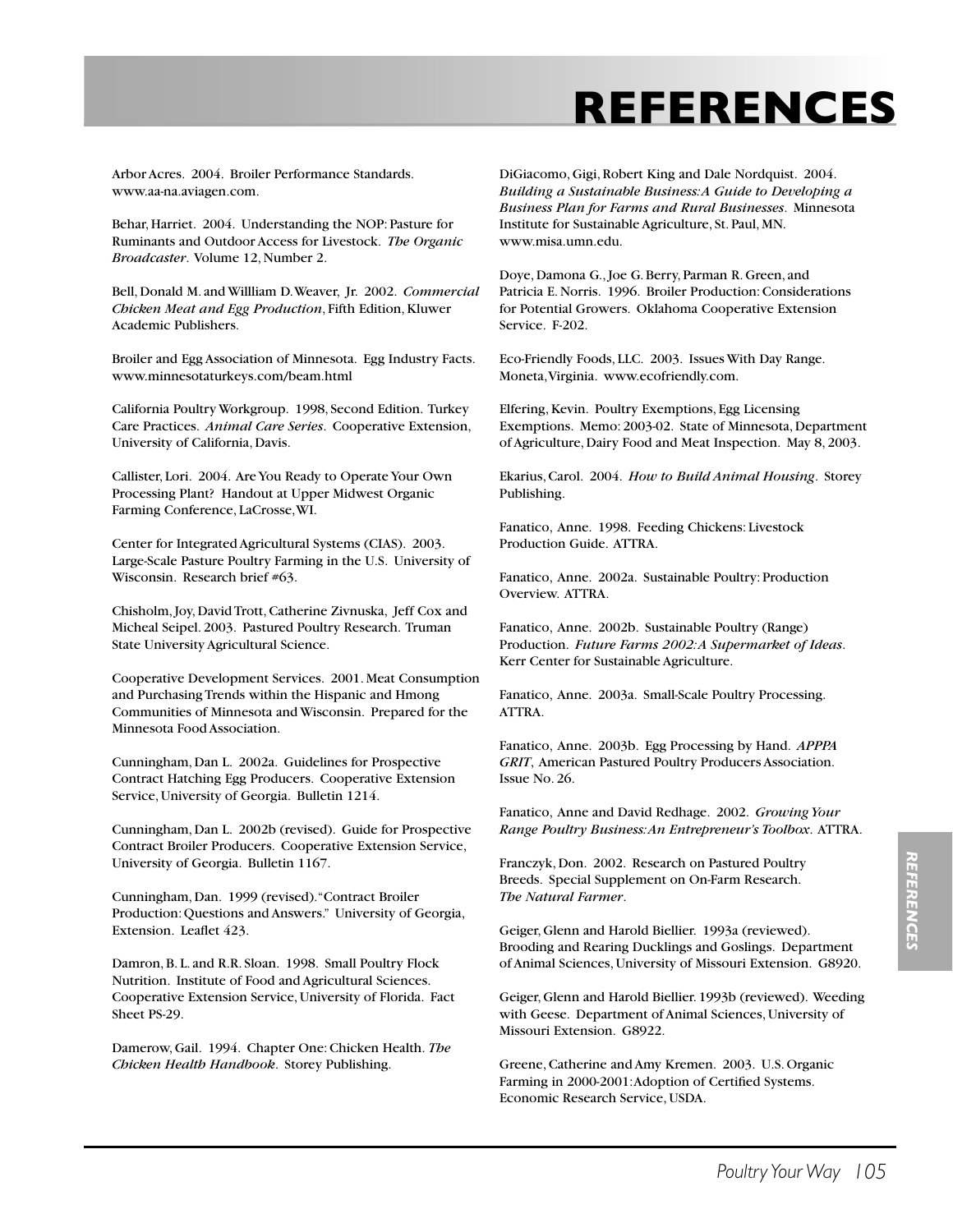## *REFERENCES*

Hamilton, Neil D. 1999. Marketing High Value Products and Processed Foods. *The Legal Guide for Direct Farm Marketing*. Drake University.

Hamilton, Neil D. 2001. A Current Broiler Contract Analysis Addressing Legal Issues and Grower Concerns. *Assessing the Impact of Integrator Practices on Contract Poultry Growers*. Chapter 3. Farmers' Legal Action Group, Inc.

Hamilton, Ron and Sheila Hamilton. 2004. Organic Poultry on Pasture. Presentation at the Midwest Organic and Sustainable Education Service Organic University. February 26, 2004, La Crosse, WI.

Holderread, Dave. 1993 (revised). *The Book of Geese: A Complete Guide to Raising the Home Flock*. Hen House Publications.

Holderread, Dave. 2001. *Storey's Guide to Raising Ducks: Breeds, Care, Health*. Storey Books.

Lee, Andy and Patricia Foreman. 2002. *Day Range Poultry: Every Chicken Owner's Guide to Grazing Gardens and Improving Pastures*. Good Earth Publications, LLC.

Lehnert, Richard H. 2002. On-Farm Processing of Pastured Poultry: Clearing a Path for Legal Sale of Poultry Processed by Michigan Farmers. Michigan Integrated Food & Farming Systems.

Kennard, D.C. 1951. Forage for Poultry. *Forages*. Chapter 60. Ohio Agricultural Experiment Station.

Manitoba Agriculture and Food. 2002. Pastured Poultry. www.gov.mb.ca/agriculture/livestock/poultry/ bba00s00.html.

Mattocks, Jeff. 2002. Pasture-Raised Poultry Nutrition. Prepared for Heifer International by the Fertrell Company.

Mercia, Leonard S. 2001. *Storey's Guide to Raising Poultry: Breeds, Care, Health*. Storey Books.

Metzer Farms. 2004. Duck and Goose Hatchery: How to Process Our Birds. www.metzerfarms.com/process.htm.

Minnesota Department of Agriculture. N.D. Sale of Shell Eggs to Grocery Stores and Restaurants. Meat Poultry and Egg Inspection Program. www.mda.state.mn.us/dairyfood/ factsheets/eggsafety.htm.

Minnesota Department of Agriculture. N.D. Fact Sheet for Sale of Meat and Poultry Products to Grocery Stores and Restaurants. Meat Poultry and Egg Inspection Program.

Minnesota Turkey Research & Promotion Council and the Minnesota Turkey Growers Association. 2004. Minnesota Turkey Industry — An Overview. www.eatmoreturkey.com.

Muntz, Steven. 1999. Opportunities in the Evolving Range/ Pastured Poultry Industry. Proceedings of the Second National Small Farm Conference, St. Louis, MO.

National Center for Appropriate Technology (NCAT). 2004 (revised). NCAT's Organic Livestock Workbook — A Guide to Sustainable and Allowed Practices. ATTRA. www.attra. ncat.org/attra-pub/PDF/livestockworkbook.pdf.

National Chicken Council. 2002. US Broiler Performance. www.nationalchickencouncil.com/statistics/

Neufeld, Liz. 2002 (reviewed). Consumer Preferences for Organic/Free-Range Chicken. Agricultural Marketing Resource Center, Department of Agricultural Economics, Kansas State University.

Noll, Sally. 1998. Game Birds. *Alternative Animal Enterprises*. University of Minnesota Extension. FS-03604.

Ollinger, Michael, James MacDonald, and Milton Madison. 2000. "Poultry Plants Lowering Production Costs and Increasing Variety." *Food Review*. Economic Research Service, USDA. Volume 23, Issue 2.

Plamondon, Robert. 2003. *Range Poultry Housing*. ATTRA.

Plamondon, Robert. Egg Quality/Egg Washing. Poultry FAQ: Frequently Asked Questions About Poultry. www.plamondon.com/poultryfaq.shtml.

Polson, Skip and Anne Fanatico. 2002. Which Bird Shall I Raise? Genetic Options for Pastured Poultry Producers: Meat-Type Chickens and Turkeys. American Pastured Poultry Producers Association (APPPA).

Robinson, Jo. 2004. *Pasture Perfect: The Far-Reaching Benefits of Choosing Meat, Eggs, and Dairy Products from Grass-Fed Animals*. Vashon Island Press.

Salatin, Joel. 1999a (second reprinting). Exotics. *Pastured Poultry Profits*. Polyface, Inc. Swoope, VA.

Salatin, Joel. 1999b (second reprinting). Turkeys. *Pastured Poultry Profits*. Polyface, Inc. Swoope, VA

Schrader, Lee and John Wilson. 2001. Broiler Grower Survey Report. *Assessing the Impact of Integrator Practices on Contract Poultry Growers*. Chapter Two. Farmers Legal Action Group. St. Paul, MN.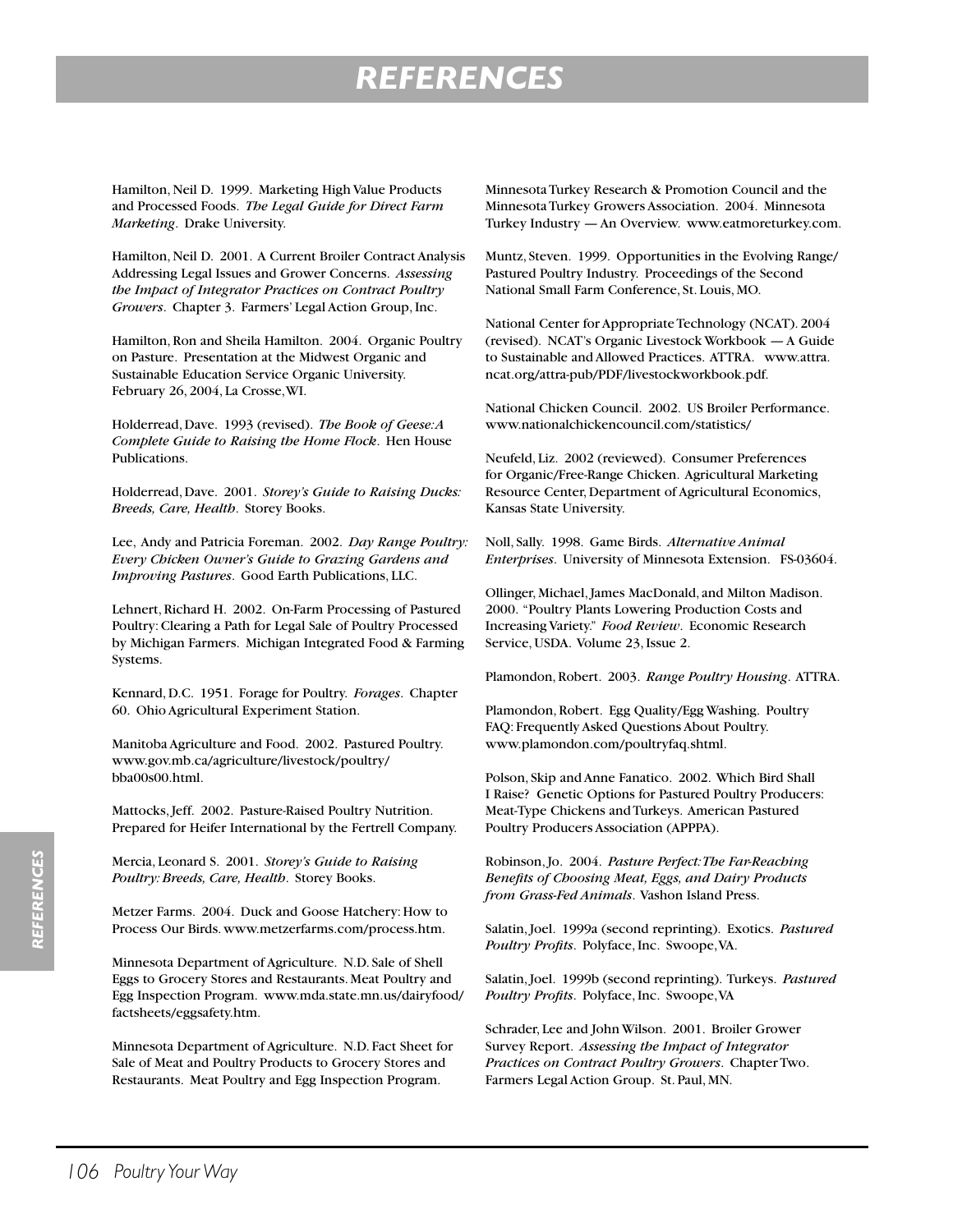## *REFERENCES*

Shelquist, Kim. 2002. Pasture Raised Products Message and Strategy: Consumer Focus Group Study. Food Routes Network/Midwest Collaborators. www.misa.umn.edu.

Sustainable Agriculture Network, USDA. 2002. Profitable Poultry: Raising Birds on Pasture. www.sare.org/publications/ index.htm

Taylor, Robert C. 2002. Restoring Economic Health to Contract Poultry Production. *Agricultural & Resource Policy Forum*. College of Agriculture, Auburn University.

Tecstra Systems Corp. Egg Nutritional Facts. 1999-2004. www.hormel.com.

University of Wisconsin Extension Emerging Markets Team and Wisconsin Department of Agriculture, Trade and Consumer Protection. 2003. *Direct Marketing Meat: A Resource for Direct Market Meat Producers in Wisconsin*.

USDA, Agricultural Marketing Service. Poultry Grading and Certification. www.ams.usda.gov/poultry/grading/pygrd.htm.

USDA, Agricultural Marketing Service. 2002. United States Classes, Standards, and Grades for Poultry. 70.200 *et seq*.

USDA, Agricultural Marketing Services. 2003. Organic Feed for Poultry & Livestock: Availability and Prices.

USDA, Economic Research Service. 1997 and 2001. Certified Organic Livestock, By State.

USDA, Economic Research Service. 2004. USDA Agricultural Baseline Projections to 2013. Interagency Agricultural Projections Committee. WAOB-2004-1.

USDA, Economic Research Service. 2004. Per Capita Egg Consumption by Quarter.

USDA, Food Safety and Inspection Service (PSIS). 2000 (revised). Meat Packaging Materials. www.fsis.usda.gov/oa/pubs/meatpack.htm.

USDA, Food Safety Inspection Service. 2003. FSIS Proposes to Revise Classes of Poultry, Provide Consumers With More Accurate Labeling. News Release. September 30, 2003.

USDA, National Agricultural Statistics Service (NASS). 2004. Poultry — Production and Value, 2003 Summary.

Wisconsin Department of Agriculture, Trade and Consumer Protection (WDATCP). 1996. Egg Grading, Handling and Labeling. Wisconsin Administrative Code. Chapter ATCP 88, *Register* No. 490.

Wisconsin Department of Agriculture Trade and Consumer Protection. 2002. Meat and Meat Products. Wisconsin Administrative Code. Chapter ATCP 55, *Register* No. 55.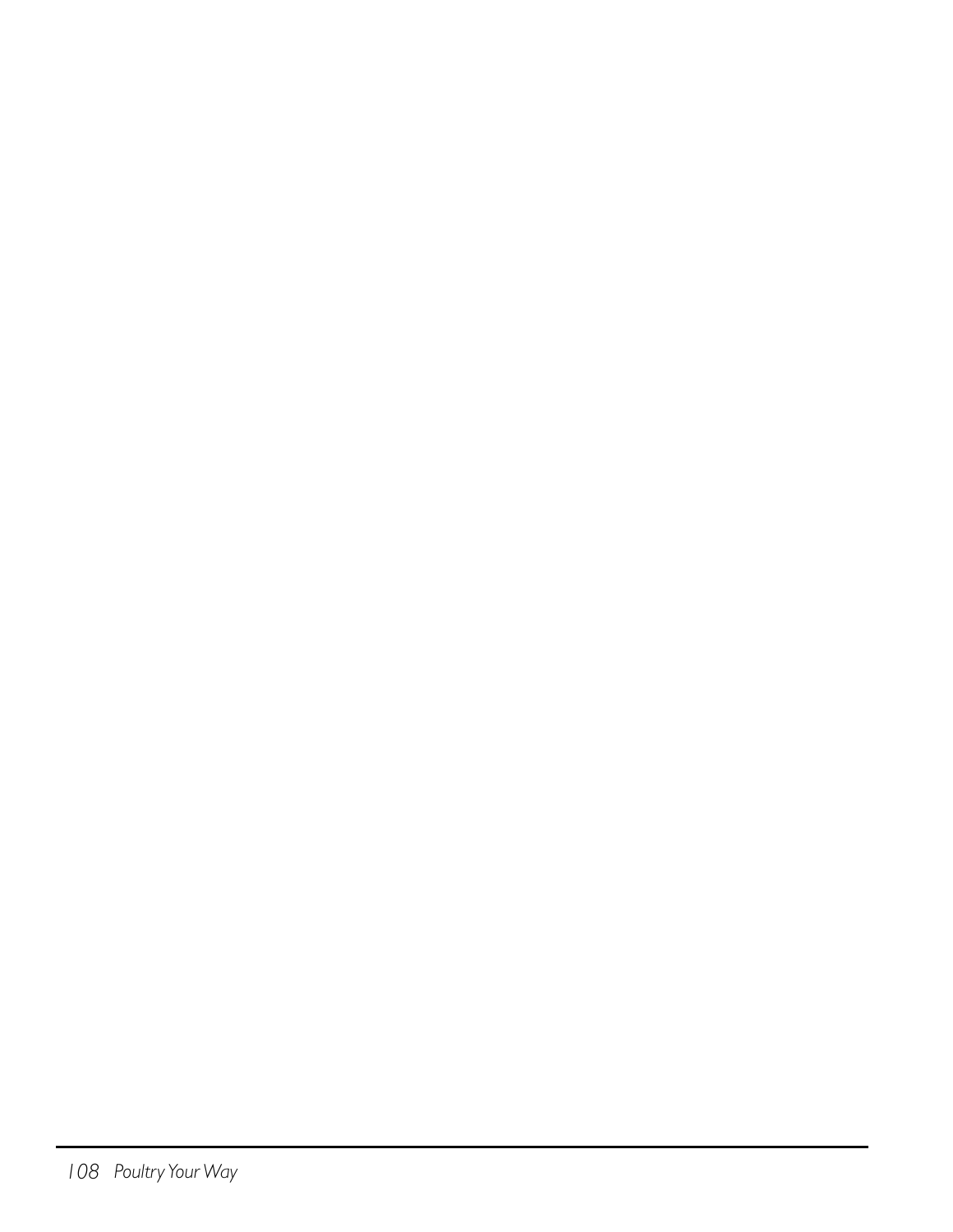### **AGENCIES AND ORGANIZATIONS**

Agricultural Technology Transfer for Rural Areas (ATTRA), PO Box 3657, Fayetteville, AR 72702. (800) 346-9140. www.attra.ncat.org.

American Pastured Poultry Producers Association (APPPA), PO Box 1024, Chippewa Falls, WI 54729. (715) 667-5501. grit@apppa.org. www.apppa.org.

American Poultry Association (APA), PO Box 2209, Mango, FL 33550-2209. (508) 473-8769. www.amerpoultryassn.com.

Animal and Plant Health Inspection Service (APHIS), USDA. www.aphis.usda.gov.

Broiler and Egg Association of Minnesota, 108 Marty Dr., Buffalo, MN 55313. (763) 682-2171. www.minnesotaturkeys.com/beam.html.

Center for Integrated Agricultural Systems (CIAS), University of Wisconsin, College of Agricultural and Life Sciences, 1450 Linden Drive, Madison, WI 53706. (608) 262-8018. www.cias.wisc.edu.

Department of Animal Science, Michigan State University, 1290 Anthody Hall, East Lansing, MI 48824-1225. (517) 355-8383. www.ans.msu.edu.

Department of Animal Science, University of Minnesota, 205 Haecker Hall, 1364 Eckles Ave., St. Paul, MN 55108- 6118. (612) 624-3237. www.ansci.umn.edu.

Department of Animal Sciences, University of Wisconsin, Room 256, 1675 Observatory Dr., Madison, WI 53706. (608) 263-4300. www.ansci.wisc.edu.

Farmers Legal Action Group, Inc. 360 N. Robert St., Ste. 500, St. Paul, MN 55101-1109. (651) 223-5400. www.flaginc.org.

Food and Drug Administration (FDA), 5600 Fishers Ln., Rockville, MD 20857-0001. (888) 463-6332. www.fda.gov.

Michigan Allied Poultry Industries Inc., 5635 Forest Glen Drive SE, PO Box 242, Ada, MI 49301-9111. (616) 676-5593. gehouse@comcast.net.

Michigan Department of Agriculture, PO Box 30017, Lansing, MI 48909. (800) 292-3939. www.michigan.gov/mda.

Michigan Integrated Food and Farming Systems (MIFFS). 115 Manley Miles Bldg, 1405 S. Harrison Rd., East Lansing, MI 48823-5243. (517) 432-0712. www.miffs.com.

Michigan Turkey Producers, 2140 Chicago Dr., Wyoming, MI 49509. (616) 245-2221. michiganturkey@novgate.com.

Midwest Organic and Sustainable Education Service (MOSES), PO Box 339, Spring Valley, WI 54767. (715) 772-3153. www.mosesorganic.org.

Midwest Organic Services Association (MOSA), PO Box 344, Viroqua, WI 54665. (608) 637-2526. mosa@mosaorganic.org.

Midwest Poultry Federation, 108 Marty Drive, Buffalo, MN 55313. (763) 682-2171. theresa@midwestpoultry.com Hosts annual, regional poultry convention.

Minnesota Department of Agriculture (MDA), 625 N. Robert St., St. Paul, MN 55155. (651) 201-6000. www.mda.state.mn.us.

 Minnesota Food Processing Program, Ag Marketing Services Division (MDA). (651) 201-6007. www.mda.state.mn.us/dairyfood.default.htm.

 Meat, Poultry and Egg Inspection Program (MDA). (651) 201-6027. www.mda.state.mn.us/dairyfood. default.htm.

Minnesota Turkey Research & Promotion Council/ Minnesota Turkey Growers Association, 108 Marty Drive, Buffalo, MN 55313. (763) 682-2171. info@minnesotaturkeys.com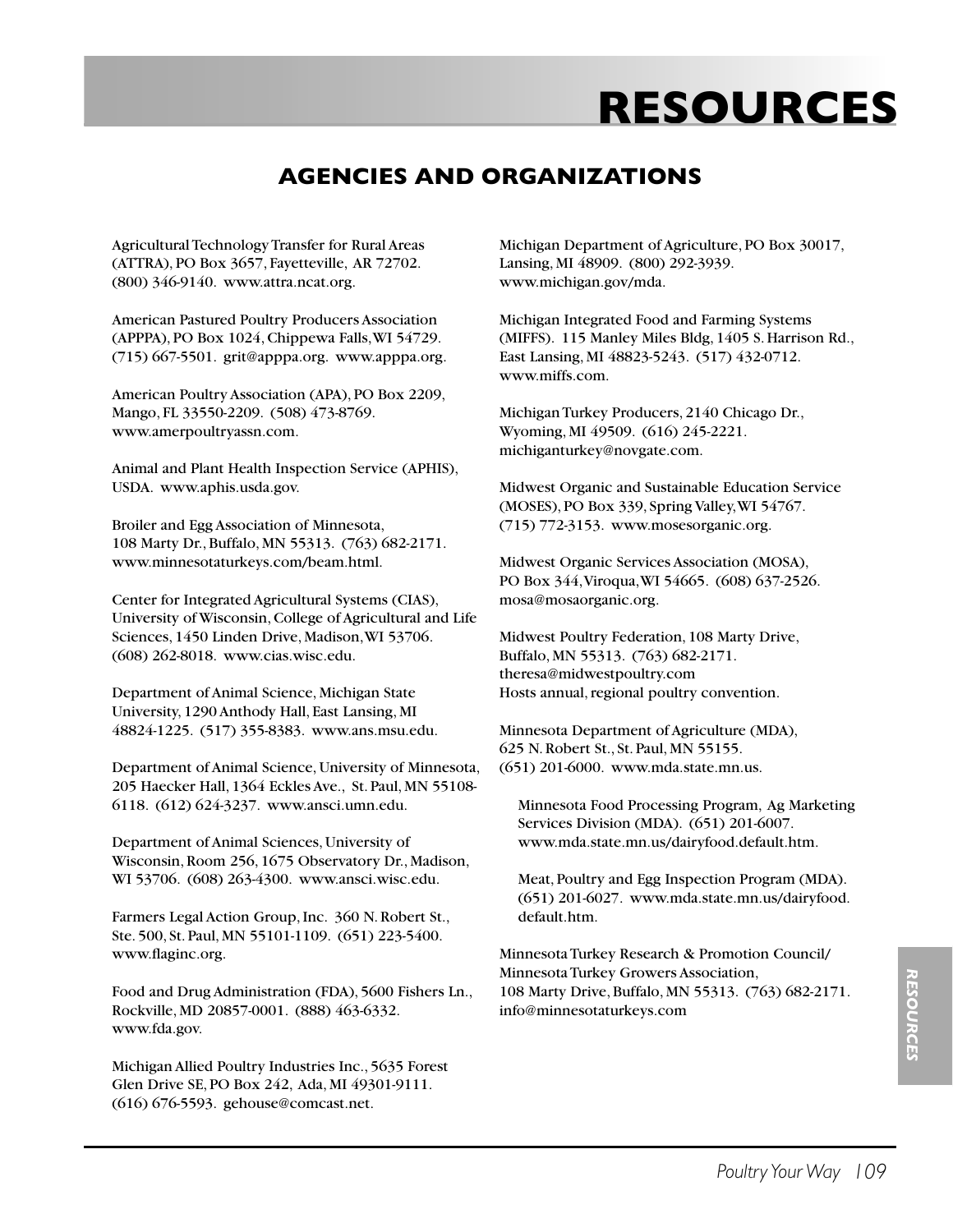### **AGENCIES AND ORGANIZATIONS (continued)**

National Contract Poultry Growers Association. 1592 Haw Branch Rd., Sanford, NC 27330. (888) 787-9813. www.nationalcpga.com.

Organic Materials Review Institute (OMRI). Box 11558, Eugene, OR 97440. (541) 343-7600. info@omri.org. www.omri.org.

Sand Hill Preservation Center, 1878 230th St., Calamus, IA. 52729. (563) 246-2299. sandhill@fbcom.net. www.sandhillpreservation.com.

USDA, Agricultural Marketing Service (AMS), Poultry Programs, 1400 Independence Ave., Washington, DC 20250. (202) 720-4476. www.ams.usda.gov.

USDA, Food Safety and Inspection Service (FSIS), Washington, DC 20250-3700. (888) 674-6854. www.fsis.usda.gov.

USDA, Grading Branch, Agricultural Marketing Service, STOP 0258, Room 3938 South, 1400 Independence Ave. SW., Washington, DC 20250. (202) 720-3271. www.ams.usda.gov/poultry/grading.

USDA, National Organic Program (NOP). Room 4008- South Building, 1400 Independence Ave. S.W., Washington, DC 20250-0020. (202) 720-3252. www.ams.usda.gov/nop.

USDA, Sustainable Agriculture Research and Education (SARE). North Central Region Office. University of Nebraska-Lincoln, 13-A Activities Bldg. Lincoln, NE 68583-0840 Bill Wilcke, Coordinator (402) 472-7081. www.sare.org.

Wisconsin Association of Meat Processors, PO Box 505, Bloomington, WI 53804. (608) 994-3173. www.wi-amp.com.

Wisconsin Department of Agriculture, Trade and Consumer Protection, 2811 Agriculture Dr., Madison, WI 53718. (608) 224-5100. www.datcp.state.wi.us.

### **PUBLICATIONS**

#### **Budgeting, Enterprise Planning and Recordkeeping**

**Building a Sustainable Business.** DiGiacomo, Gigi, Robert King, and Dale Nordquist. MISA. 2003. Available from MISA or SARE (see *Agencies and Organizations*).

**Consumer Preferences for Organic/Free-Range Chicken.** Liz Neufeld. Agricultural Marketing Resource Center, Department of Agricultural Economics, Kansas State University. 2002 (reviewed). Available from Department of Agricultural Economics, 342 Waters Hall, Kansas State University, Manhattan, KS 66506-4011. (785) 532-6702. www.agecon.ksu.edu.

**Direct Marketing Profits … Direct Marketing Poultry Enterprise.** 2002. Dennis Day, Rod Carlyon, and Dean Dyck. Agriculture, Food and Rural Development. Available from Alberta Government, J.G. O'Donoghue Building, 7000 113th St., Edmonton, AB T6H 5T6, Canada. (800) 292-5687. www.agric.gov.ab.ca.

**Generic Poultry Enterprise Budget.** Version 1.32. CIAS. N.D. Available from CIAS (see *Agencies and Organizations*).

**Growing Your Range Poultry Business: An Entrepreneur's Toolbox.** Anne Fanatico. National Center for Appropriate Technology (NCAT). 2002. Available from ATTRA (see *Agencies and Organizations*).

**Recordkeeping.** Dan Bennett. *Grit*. American Pastured Poultry Producers Association (APPPA). Issue 28. 2003. Available from APPPA (see *Agencies* and *Organizations*).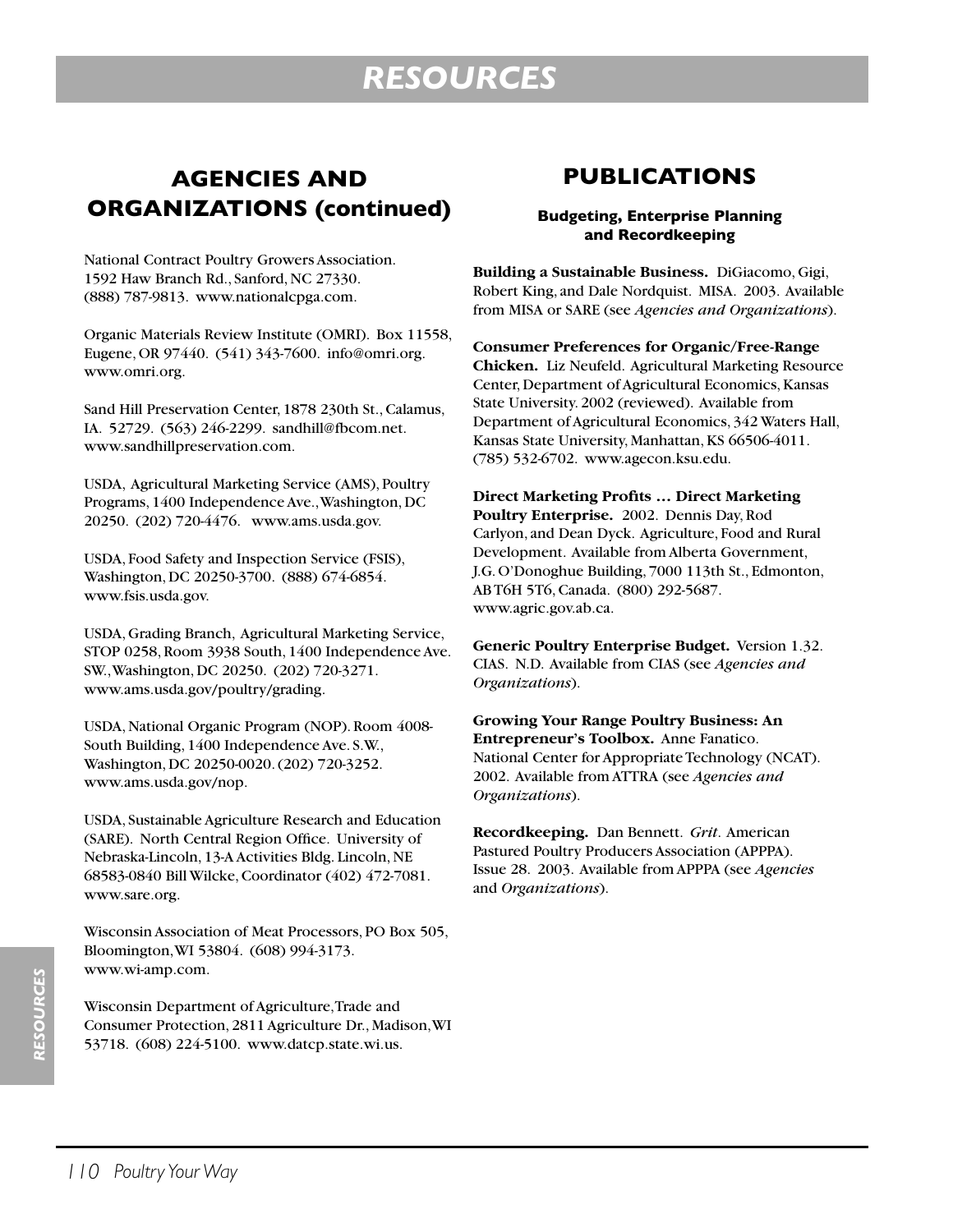### **PUBLICATIONS (continued)**

#### **Day-range/Free Range**

**Day Range Poultry: Every Chicken Owner's Guide to Grazing Gardens and Improving Pastures.**  Andy Lee and Patricia Foreman. Good Earth Publications, LLC. 2002. Available from your local library or Good Earth Publications, 20 GreenWay Place, Buena Vista, VA 24416. (800) 499-3201. www.goodearthpublications.com.

**Free-Range Poultry.** Katie Thear. Farming Press. 1997, Second Edition. Available from your local library or from Back Forty Books, Nature's Place Sanctuary, Hartshorn, MO 65479. (866) 596-9982. www.back40books.com.

**Range Poultry Housing.** Robert Plamondon. ATTRA. 2003. Available from ATTRA (see *Agencies and Organizations*).

#### **Feed and Diet**

**Feeding Chickens.** Anne Fanatico. ATTRA. 1998. Available from ATTRA (see *Agencies and Organizations*).

**Feeding Game Birds.** Tom W. Smith. Mississippi State University Extension Service. Available from Mississippi State University, Department of Poultry Science, msucares.com/poultry/feeds/bwqfeed.html.

**Feeding Poultry: The Classic Guide to Poultry Nutrition.** G.F. Heuser. Norton Creek Press. 2003 (reprint) Available from your local library or Norton Creek Press 36475 Norton Creek Rd., Blodgett, OR 97326. (541) 453-5841. wwwnortoncreekpress@plamondon.com.

**Increasing Omega-3 Fatty Acids in Eggs from Small Chicken Flocks.** Manitoba Department of Agriculture and Food. 2001. Available from Manitoba Agriculture, Food & Rural Initiatives, 545 University Crescent, Winnipeg, MB R3T 5S6. (204) 945-0381. www.gov.mb.ca/agriculture/livestock/poultry.

#### **Nutrient Requirements of Chickens and Turkeys.**

Jeffrey D. Firman. Department of Animal Sciences, University of Missouri-Columbia. G8352. 1993 (reviewed). Available from Department of Animal Sciences, University of Missouri, S108 Animal Sciences Center, 920 East Campus Drive, Columbia, MO. 65211- 5300. (573) 882-1381. www.asrc.agri.missouri.edu.

**Nutrient Requirements of Poultry.** National Academy Press. 1984, 8th Revised Edition. Available from National Academy Press, 500 Fifth St. NW., Lockbox 285, Washington, DC 20055. (888) 624-8373. www.nap.edu.

**Organic Feed Sources.** University of Minnesota, Department of Animal Science. N.D. Available from Department of Animal Science, University of Minnesota (see *Agencies and Organizations*). www.ansci.umn. edu/poultry/links/organiclinks.htm.

**Organic Livestock Feed Suppliers.** Anne Fanatico and Raeven Thomas. ATTRA. 2002. Available from ATTRA (see *Agencies and Organizations*).

**Pasture-Raised Poultry Nutrition.** Jeff Mattocks. Fertell Company, Bainbridge, PA. 2002. Available from APPPA (see *Agencies and Organizations*).

#### **Food Safety**

**Basics for Handling Food Safely.** In Food Safety Facts. Food Safety and Inspection Service, USDA. 2003. Available from USDA, FSIS (see *Agencies and Organizations*).

**Good Management Practices for Salmonella Risk Reduction in the Production of Table Eggs.** David A. Halvorson. University of Minnesota Extension Service. BU-06054. 1992. Available from University of Minnesota Extension Service, 1420 Eckles Ave., St. Paul, MN 55108-6068. (612) 624-1222. www.extension.umn.edu.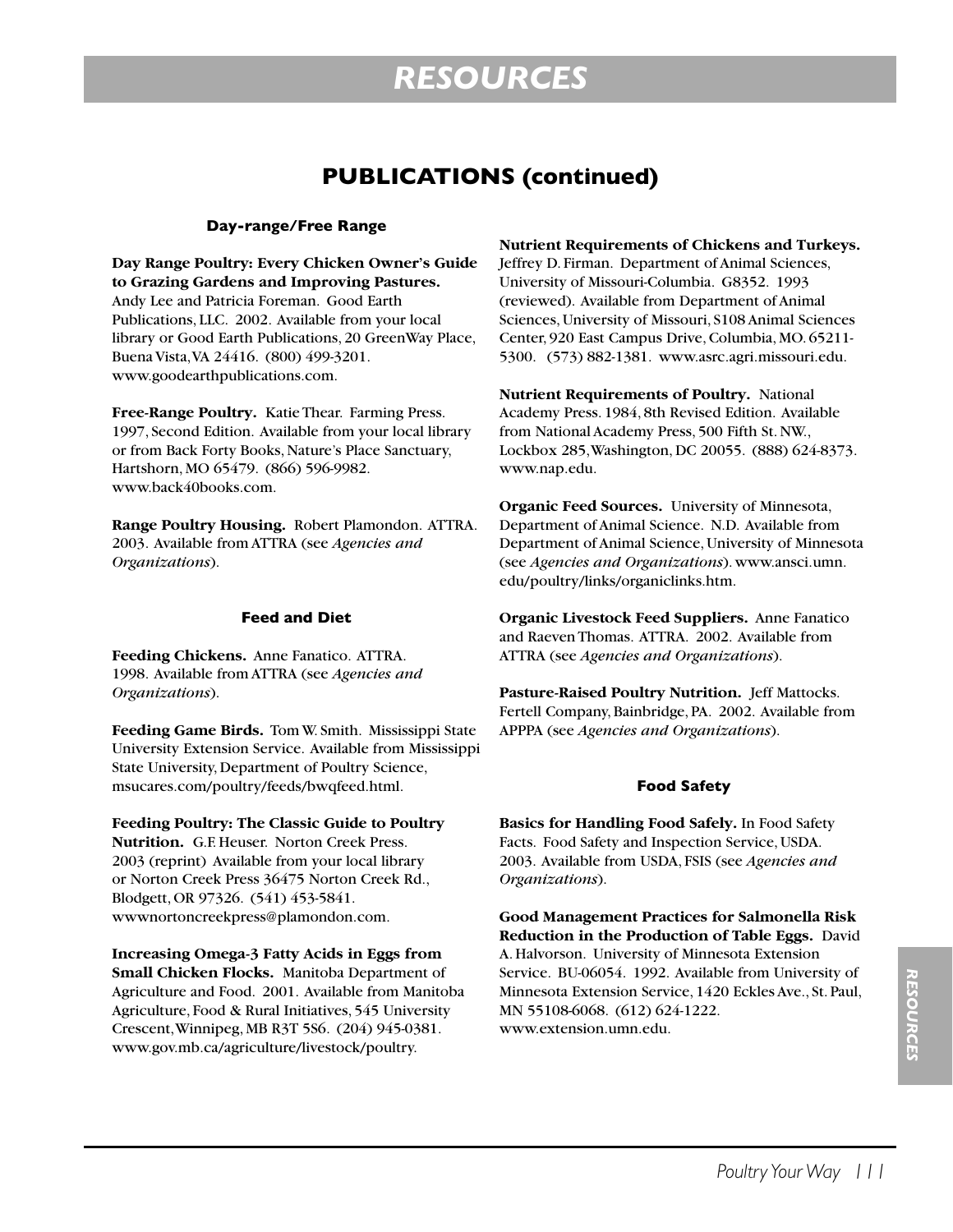### **PUBLICATIONS (continued)**

**Safe Handling of Raw Meat and Poultry.** Diane Corrin. University of Minnesota Extension Service. Number 767. 1997. Available from University of Minnesota Extension Service, 1420 Eckles Ave., St. Paul, MN 55108-6068. (800) 976-8636. www.extension.umn.edu.

#### **Grading**

**USDA Egg-Grading Manual.** AMS, USDA. Agricultural Handbook Number 75. 2000. Available from AMS Poultry Programs (see *Agencies and Organizations*).

**USDA Poultry-Grading Manual.** AMS, USDA. Agricultural Handbook No. 31. 1998 (revised). Available from AMS, Poultry Programs (see *Agencies* and *Organizations*).

#### **Housing**

**Barns, Sheds & Outbuildings: Placement, Design and Construction.** Byron D. Halsted, Ed. Alan C. Hood & Co. 1994. Available from Alan C. Hood & Co., PO Box 775, Chambersburg, PA 17201. (717) 267-0867.

**Broiler Housing.** Wayne Winchell and Norm Bird. Canada Plan Service. M-5310. N.D. Available from Ontario Ministry of Agriculture, Food and Rural Affairs, www.cps.gov.on.ca/english/plans/E5000/5310/ M-5310L.pdf

**Chapter Two: Poultry Housing and Equipment.** *Storey's Guide to Raising Poultry: Breeds, Care, Health.* Leonard S. Mercia. Storey Books. 2001. Includes poultry house plans. Available from your local library or Storey Books, 210 MASS MoCA Way, North Adams, MA 01247. (800) 441-5700. www.storey.com.

**Electric Fence Design.** *Livestock and Range Report No. 922.* David W. Pratt. Napa and Solano Counties UCCE, Livestock /Range Management Program. 1992. Available from University of CA Cooperative Extension, 501 Texas St., Fairfield, CA 94533. (707) 435-2459. www.foothill.net/~ringram/design.htm

**How to Build Animal Housing.** Carol Ekarius. Storey Publishing. 2004. Available from your local library or Storey Books, 210 MASS MoCA Way, North Adams, MA 01247. (800) 441-5700. www.storey.com.

**Poultry Housing and Design [Links].** University of Minnesota, Department of Animal Science. N.D. Available from Department of Animal Science, (see *Agencies and Organizations*). www.ansci.umn.edu/poultry/resources/housing.htm.

**Range Poultry Housing.** Robert Plamondon. ATTRA. 2003. Available from ATTRA (see *Agencies and Organizations*).

**Watering System Comparisons.** Jody Padgham. *Grit*. APPPA. Issue 24. DATE. Available from APPPA (see *Agencies and Organizations*).

**Poultry Plan [Links].** Extension Agriculture & Biosystems Engineering. North Dakota State University. Variety of reproduced new and historic plans. Individual plans available from North Dakota State University, PO Box 5626, Fargo, ND 58105. (701) 231-7236. www.ag.ndsu.nodak.edu/abeng/ plans/POULTRY.htm.

#### **Labeling**

**Food Labeling Guide.** FDA. 1999 (revised). Available from FDA, Center for Food Safety and Applied Nutrition, 200 C St. SW, Washington, DC 20204. (202) 485-0282. www.fda.gov/~dms/flg-toc.html.

#### **Legal Considerations**

**Broiler Production: Considerations for Potential Growers.** Damona G. Doye, Joe G. Berry, Parman R. Green, and Patricia E. Norris. N.D. Oklahoma Cooperative Extension Service. F-202. Available from University Mailing Services, OSU, 109 University Printing Building, Stillwater, OK 74078-7001. (405) 744-9037. www.osuextra.com.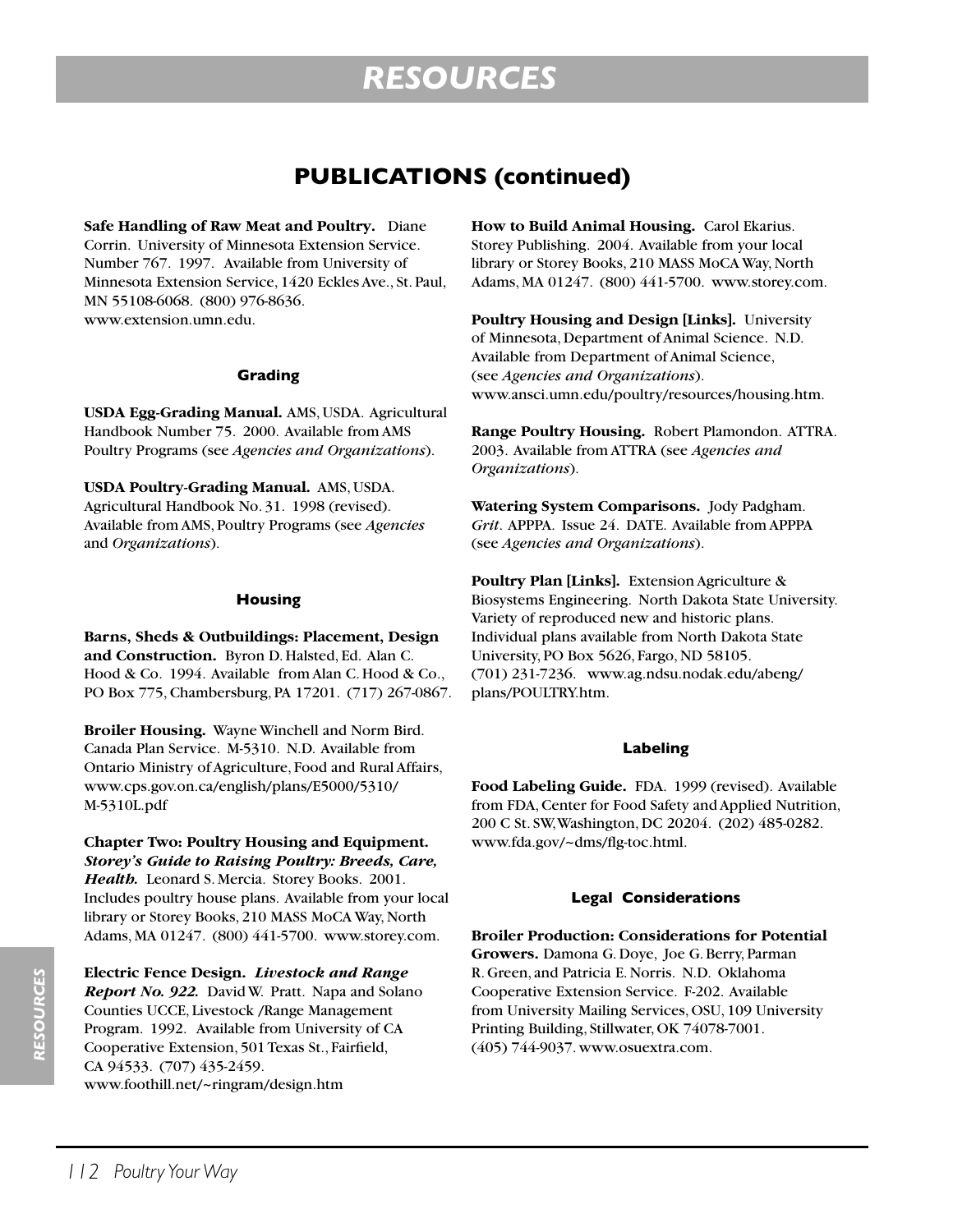### **PUBLICATIONS (continued)**

**Chickens Galore, LLC or How to Protect Your Business Through Legal Structuring.** Jody Padgham. *Grit*. APPPA. Issue 26. 2003. Available from APPPA (see *Agencies and Organizations*).

**Legal Guide to Direct Farm Marketing.** Neil Hamilton. Drake University. 1999. Available from the Agriculture Law Center, Law School, Drake University, 2507 University Ave., Des Moines, IA 50311. (515) 271-2947. www.iowafoodpolicy.org/ legalguide.htm.

**National Organic Program: Compliance Checklist for Producers.** ATTRA. 2003. Available from ATTRA (see *Agencies and Organizations*).

**On-Farm Processing of Pastured Poultry: Clearing a Path for Legal Sale of Poultry Processed by Michigan Farmers.** Richard H. Lehnert and John Durling. Michigan Integrated Food & Farming Systems (MIFFS) (see *Agencies and Organizations*). www.miffs.org/poultry/handbook.html.

#### **Marketing**

**Adding Value to Farm Products: An Overview.**  Janet Bachmann. ATTRA. 1999. Available from ATTRA (see *Agencies and Organizations*).

**Collaborative Marketing: A Roadmap and Resource Guide for Farmers.** Robert P. King and Gigi DiGiacomo. University of Minnesota Extension. BU-7539-S. 2000. Available from MISA (see *Agencies and Organizations*).

**Direct Marketing Meat: A Resource for Direct Market Meat Producers in Wisconsin.** Greg Lawless (Ed). University of Wisconsin Extension, Emerging Ag Markets (EAM) Team and the Wisconsin Department of Agriculture, Trade & Consumer Protection. 2003. Available from Wisconsin Farm Center, Wisconsin Department of Agriculture, Trade & Consumer Protection, (see *Agencies and Organizations*). www.datcp.state.wi.us.

**Direct Marketing Today: Challenges and Opportunities.** AMS, USDA. 2000. Available from AMS, Poultry Programs (see *Agencies and Organizations*).

**Free-Range Poultry Production & Marketing: A Guide to Raising, Processing, and Marketing Premium Quality Chicken, Turkey & Eggs.**  Herman Beck-Chenoweth. Back Forty Books, 1997. Available from Back Forty Books, Nature's Place Sanctuary, Hartshorn, MO 65479. (866) 596-9982. www.back40books.com.

**Fact Sheet for Sale of Meat and Poultry Products to Grocery Stores and Restaurants.** Meat Poultry and Egg Inspection Program, Minnesota Department of Agriculture. Available from MDA (see *Agencies and Organizations*).

**Fact Sheet for Sale of Shell Eggs to Grocery Stores and Restaurants.** Meat Poultry and Egg Inspection Program, Minnesota Department of Agriculture. Available from MDA (see *Agencies and Organizations*).

**Marketing Strategies for Farmers and Ranchers.**  Sustainable Agriculture Network, USDA. 2003 (updated). Available from SARE (see *Agencies and Organizations*).

**Pasture Raised Products Message and Strategy: Consumer Focus Group Study.** Kim Shelquist. Food Routes Network/Midwest Collaborators. 2002. Available from the Leopold Center, 209 Curtiss Hall, Iowa State University, Ames, IA 50011-1050. (515) 294-3711. www.leopold.iastate.edu/research/ grants/finalreports.htm.

#### **Organic**

**NCAT's Organic Livestock Workbook – A Guide to Sustainable and Allowed Practices.** National Center for Appropriate Technology (NCAT). 2004 (revised). Available from ATTRA (see *Agencies and Organizations*) or in full text online www.attra.ncat. org/attra-pub/PDF/livestockworkbook.pdf.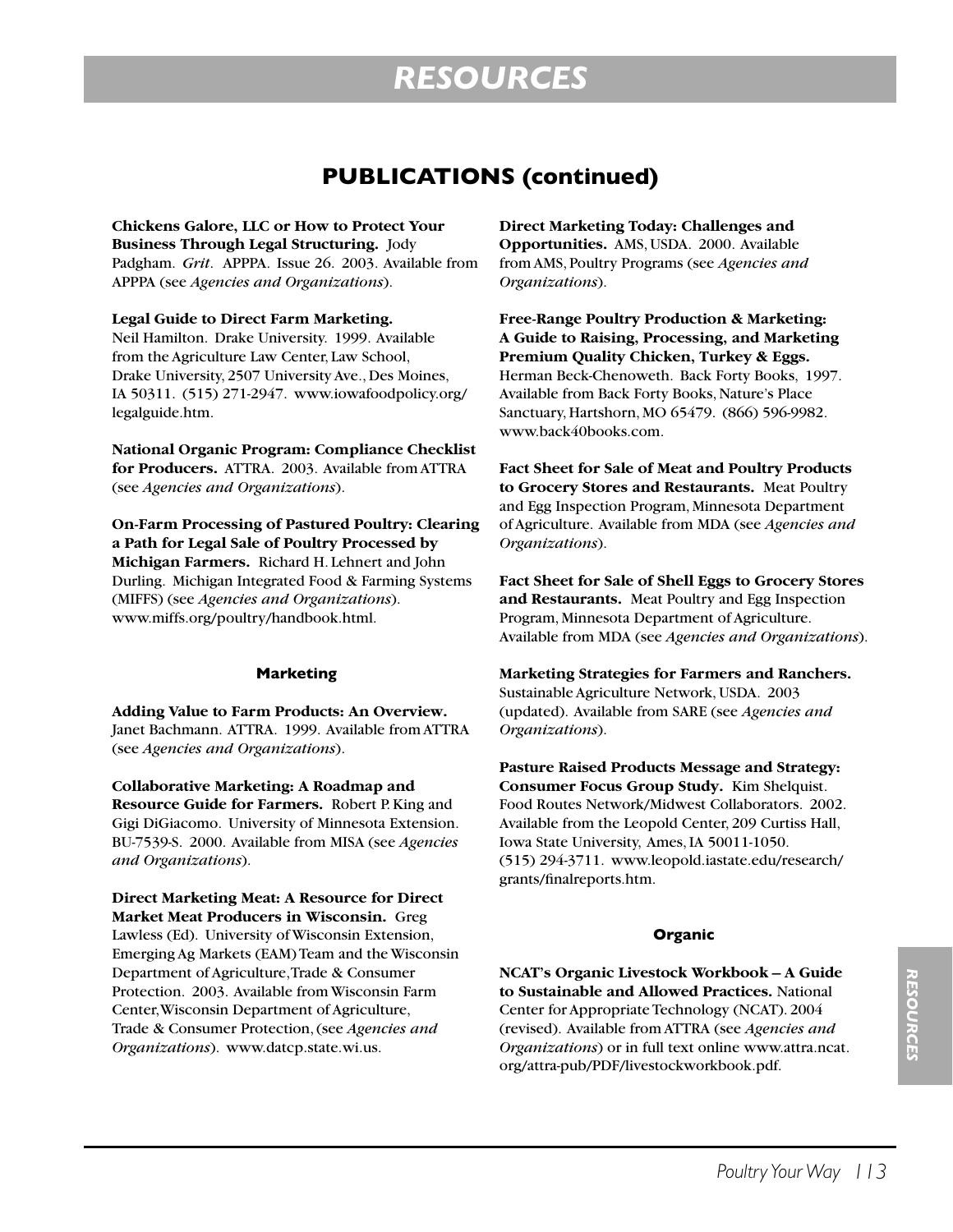### **PUBLICATIONS (continued)**

**The Fourth National Organic Farmers' Survey: Sustaining Organic Farms in a Changing Organic Marketplace.** Organic Farmers Research Foundation (OFRF). 2004. Available from OFRF, PO Box 440, Santa Cruz, CA 95061. (831) 426-6606. www.ofrf.org.

**The Organic Broadcaster.** Midwest Organic and Sustainable Education Services (MOSES). Quarterly newsletter. Available from MOSES (see *Agencies and Organizations*).

**Organic Farm Certification and the National Organic Program.** George Kuepper. ATTRA. 2002. Available from ATTRA (see *Agencies and Organizations*).

**Organic Feed for Poultry & Livestock: Availability and Prices.** AMS, USDA. 2003. Available from AMS (see *Agencies and Organizations*).

**The Organic Price Index.** New Farm. Updated regularly. Available on the Internet at www.newfarm.org/opx.

**Organic Compliance Checklist for Producers.** ATTRA. 2003. Available from ATTRA (see *Agencies and Organizations*).

**Transitioning to Organic Production.** Diana Friedman. Sustainable Agriculture Network, USDA. Bulletin 408. Available from SARE (see *Agencies and Organizations*).

**The Upper Midwest Organic Resource Directory.** Midwest Organic and Sustainable Education Services. Updated annually. Available from MOSES (see *Agencies and Organizations*).

**USDA-Accredited Organic Certifiers Active in Minnesota.** Minnesota Department of Agriculture. Available from MDA (see *Agencies and Organizations*).

#### **Packaging**

**EggCartons.com**, Kings Supply, 24 Holt Rd., PO Box 302, Manchaug, MA 01526-0302. (888) 852-5340. www.eggcartons.com.

**Meat Packing Materials.** FSIS, USDA. 2000 (revised). Available from FSIS (see *Agencies and Organizations*).

**Cutler's Supply.** 1940 N Old 51, Applegate, MI 48401. (810) 633-9450. sales@cutlersupply.com.

#### **Pasture Management**

**Sources of Organic Fertilizers and Amendments.** Julia Sampson, George Kuepper and Steve Diver. ATTRA. 2002. Available from ATTRA (see *Agencies and Organizations*).

**Forage Legumes: Second Edition – Clovers, Birdsfoot Trefoil, Cicer Milkvetch, Crownvetch, and Alfalfa.** Craig C. Sheaffer, Nancy J. Ehlke, Kenneth A. Albrecht, and Paul R. Peterson. 2003. Minnesota Agricultural Experiment Station Bulletin SM-05963. Available from University of Minnesota Extension Distribution Center, 405 Coffey Hall, 1420 Eckles Ave., St. Paul, MN 55108-6068. (800) 876-8636. www.extension.umn.edu/distribution/cropsystems/ DC5963.html.

**Identifying Pasture Grasses.** Dan Undersander, Michael Casler, Dennis Cosgrove, and Neal Martin. University of Wisconsin-Extension publication A3637. 1996. Available from University of Wisconsin-Extension, PO Box 342831, Milwaukee, WI 53234-2831. (877) 947-7827.

#### **Pastured Poultry**

**Eggs on Pasture?** Jody Padgham. APPPA. *Grit* Issue 26. 2003. Available from APPPA (see *Agencies and Organizations*).

**Profitable Poultry: Raising Birds on Pasture.** Sustainable Agriculture Network, USDA. January 2002. Available from SARE (see *Agencies and Organizations*).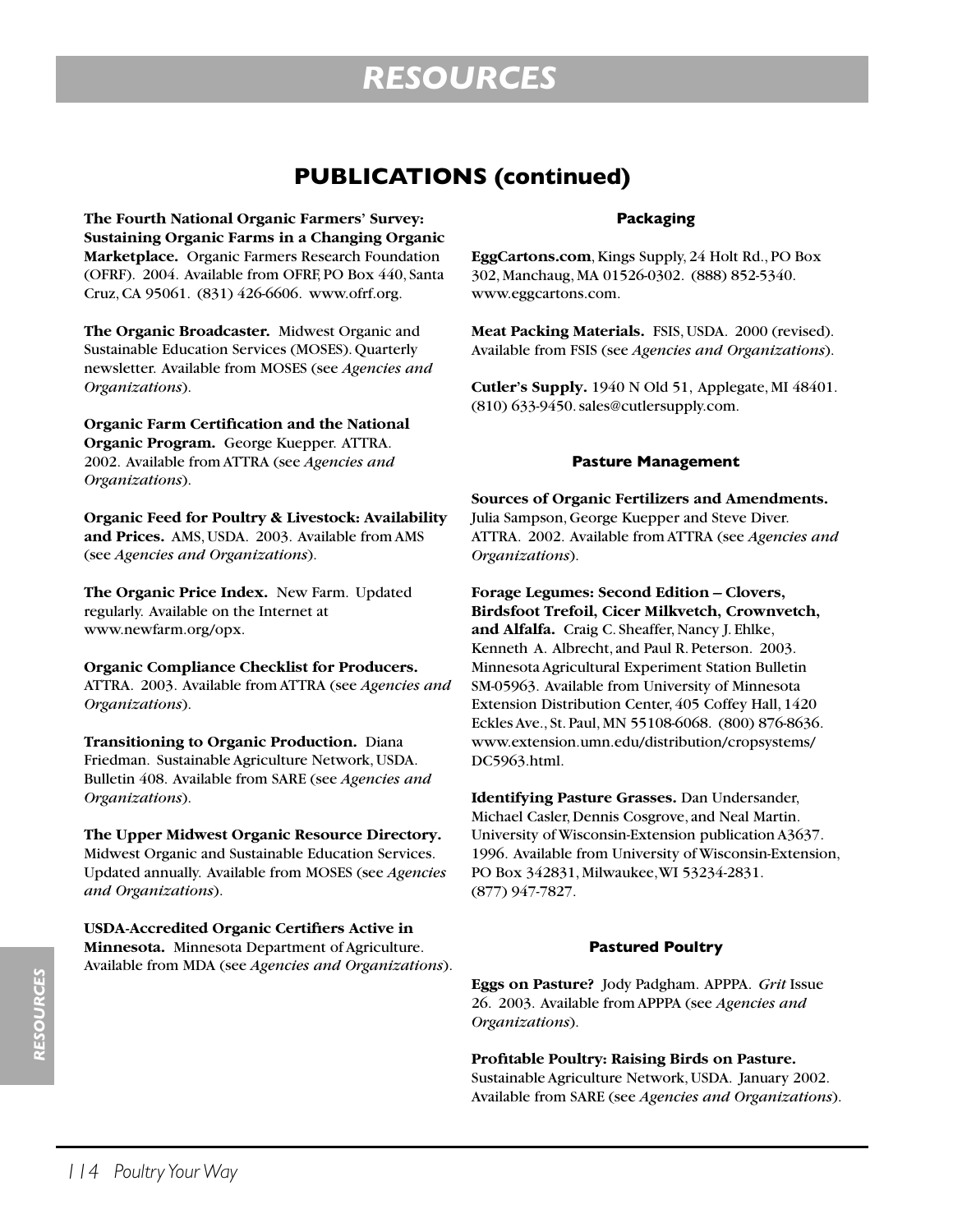### **PUBLICATIONS (continued)**

**Raising Poultry on Pasture.** CIAS. Research Brief #57. 2001. Available from CIAS (see *Agencies and Organizations*) or in full text on the Internet at www.cias.wisc.edu/pdf/rb57a.pdf.

**Pastured Poultry Profits: Net \$25,000 in 6 Months on 20 Acres.** Joel Salatin. Polyface, Inc. 1993. Available from your local library or from Polyface, Inc., 43 Pure Meadows Ln., Swoope, VA 24479. (540) 885-3590.

#### **Poultry Health and Welfare**

**Chicken Health Handbook.** Gail Damerow. Storey Publishing. 1994. Available at your local library or from Storey Books, 210 MASS MoCA Way, North Adams, MA 01247. (800) 441-5700. www.storey.com.

**Diseases of Free-Range Poultry.** Victoria Roberts. Whittet Books, UK. 2000. Available from Whittet Books, Hill Farm, Stonham Rd., Cotton, Stowmarket, Suffolk, IP14-4RQ, United Kingdom. 44(0)1449-781-877. www.whittetbooks.com or from www.amazon.co.uk.

**Mortality: Common Causes.** Jeff Mattocks. *Grit*. APPPA. 2002. Available from APPPA (see *Agencies and Organizations*).

**Poultry and Waterfowl Problems.** Michael Roberts. Gold Cockerel Books, Devon, England. 1998. Available from Gold Cockerel Books, Higher Woodbeer, Kennerleigh, Crediton, Devon, EX17-4RS, United Kingdom. 44(0)1363-866-750. www.goldcockerelbooks.com or www.amazon.co.uk.

**Remedies for Health Problems of the Organic Laying Flock.** Karma E. Glos. Kingbird Farm. Available from Kingbird Farm, 9398 West Creek Rd., Berkshire, NY 13736. (607) 657-2860. Karma@kingbirdfarm.com.

#### **Poultry Husbandry**

**Animal Care Series: Egg-Type Layer Flock Care Practices.** Donald Bell, Duncan McMartin, Francine Bradley, and Ralph Ernst. California Poultry Workgroup. University of California, Cooperative Extension. 1998, Second Edition. Available from Veterinary Medicine Extension, School of Veterinary Medicine, #1 Shields Ave., Davis, CA 95616. (530) 752-0853. www.vetmed.ucdavis.edu/vetext/INF-AN.HTML.

#### **Animal Care Series: Turkey Care Practices.**

California Poultry Workgroup. University of California, Cooperative Extension. John C. Voris, Duncan McMartin, and Francine Bradley. 1998, Second Edition. Available from Veterinary Medicine Extension, School of Veterinary Medicine, #1 Shields Ave., Davis, CA 95616. (530) 752-0853. www.vetmed.ucdavis.edu/vetext/INF-AN.HTML.

**The Book of Geese.** Dave Holderread. The Hen House, Corvallis, OR. 1993. Available from your local library, bookstore or www.amazon.com.

**Specialty Poultry Handbook.** Iowa State University Extension. Interactive website. Visit www. iowaagopportunity.org/poultry/poultrymanual.html.

**Raising Game Birds.** Dan W. Scheid. Lessiter Publications, Inc., Wisconsin. 1986, Seventh Edition. Available from your local library or from Lessiter Publications, Inc., 225 Regency Ct., Suite 200, Brookfield, WI 53045. (800) 645-8455. www.lesspub.com.

**Storey's Guide to Raising Chickens: Care, Feeding, and Facilities.** Gail Damerow. Storey Books. 1995. Available from your local library or from Storey Books, 210 MASS MoCA Way, North Adams, MA 01247. (800) 441-5700. www.storey.com.

**Storey's Guide to Raising Poultry: Breeds, Care, Health.**Leonard S. Mercia. Storey Books. 2001. Available from your local library or from Storey Books, 210 MASS MoCA Way, North Adams, MA 01247. (800) 441-5700. www.storey.com.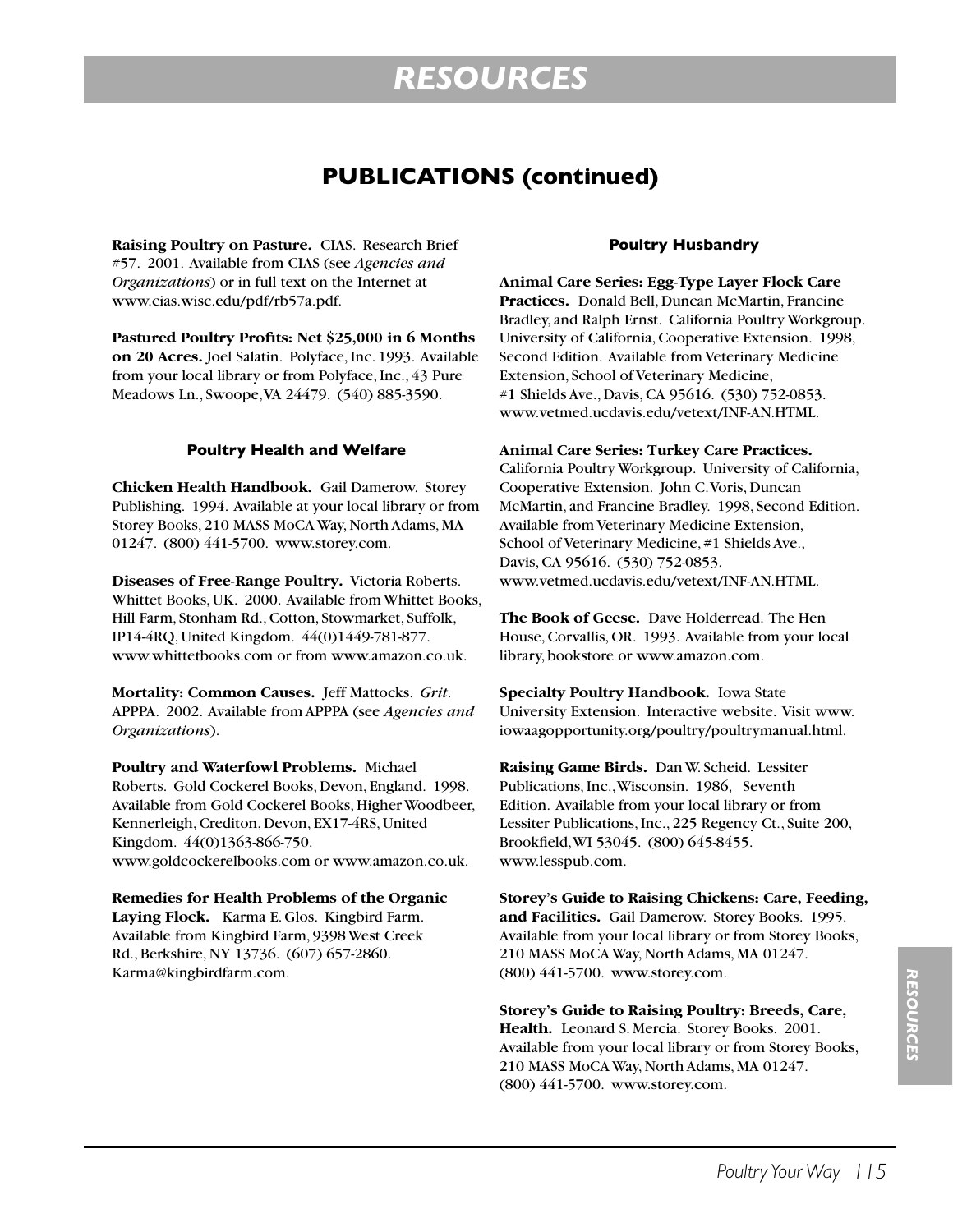### **PUBLICATIONS (continued)**

**Storey's Guide to Raising Ducks: Breeds, Care,**  Health. Dave Holderread. Storey Books. 2001. Available from your local library or from Storey Books, 210 MASS MoCA Way, North Adams, MA 01247. (800) 441-5700. www.storey.com.

**Storey's Guide to Raising Turkeys: Breeds, Care, Health.**Leonard Mercia. Storey Communications, Inc. 2001. Available from your local library or from Storey Books, 210 MASS MoCA Way, North Adams, MA 01247. (800) 441-5700. www.storey.com.

**Sustainable Poultry: Production Overview.** Anne Fanatico. ATTRA. 2002. Available from ATTRA (see *Agencies and Organizations*).

**Turkeys: A Guide to Management.** David C. Bland. Light Sussex Productions, Sussex, England. 2000. Available from Stromberg's Chicks, PO Box 400, Pine River, MN 56474. (800) 720-1134. www.strombergschickens.com.

#### **Poultry Products**

**Pasture Perfect: The Far-Reaching Benefits of Choosing Meat, Eggs and Dairy Products from Grass-Fed Animals.** Jo Robinson. Vashon Island Press. 2004. Available from your local library or from the Store for Healthy Living, PO Box 7321, Tacoma, WA 98406. (866) 453-8489. www.eatwild.com.

#### **Processing**

#### **Commercial Egg Production and Processing.**

Ryan A. Meunier and Mickey A. Latour. Purdue University. AS-545-W. N.D. Available from Department of Animal Science, Purdue University, Lilly Hall, 915 W. State St., West Lafayette, IN 47907-2054. (765) 494-4808. http://ag.ansc.purdue.edu/poultry/ publication/commegg/.

**Egg Processing by Hand.** Anne Fanatico. *Grit*. APPPA. Issue 26. 2003. Available from APPPA (see *Agencies and Organizations*).

**Home Processing of Poultry.** Melvin L Hamre. University of Minnesota Extension Service. FO-00701. 1998 (reviewed). Available from University of Minnesota Extension Distribution Center, 405 Coffey Hall, 1420 Eckles Ave., St. Paul, MN 55108-6068. (800) 876-8636. www.extension.umn.edu/distribution/ livestocksystems/DI0701.html.

**Legal Issues for Small-Scale Poultry Processors: Federal and State Inspection Requirements For On-Farm Poultry Production and Processing.** Janie Hipp, J.D., LL.M. University of Arkansas. 2001. Available from ATTRA (see *Agencies and Organizations*).

**On-Farm Processing of Pastured Poultry: Clearing a Path for Legal Sale of Poultry Processed by Michigan Farmers.** Richard H. Lehnert and John Durling. Michigan Integrated Food & Farming Systems (MIFFS). 2002. Available from MIFFS (see *Agencies and Organizations*). www.miffs.org/poultry/handbook.html.

**Organic Meat & Poultry Processing Basics.** Michelle Menken. Minnesota Department of Agriculture. N.D. Available from the MDA (see *Agencies and Organizations*) or on the Internet at www.mda.state.mn.us/esap/organic.

**Processing Farm-Raised Poultry.** R. Scott Beyer and Eric W. Johnson. Kansas State University, Cooperative Extension Service. EP-71. 2000. Available in electronic form only from www.oznet.ksu.edu/library/lvstk2/ep71.pdf.

**Small-Scale Poultry Processing.** Anne Fanatico. ATTRA. May 2003. Available from ATTRA (see *Agencies and Organizations*).

#### **Processors**

**Directory of Custom Poultry Processors in Minnesota.** Jacquie Jacob. Department of Animal Science, University of Minnesota. 2003. Available from Department of Animal Science, University of Minnesota (see *Agencies and Organizations*).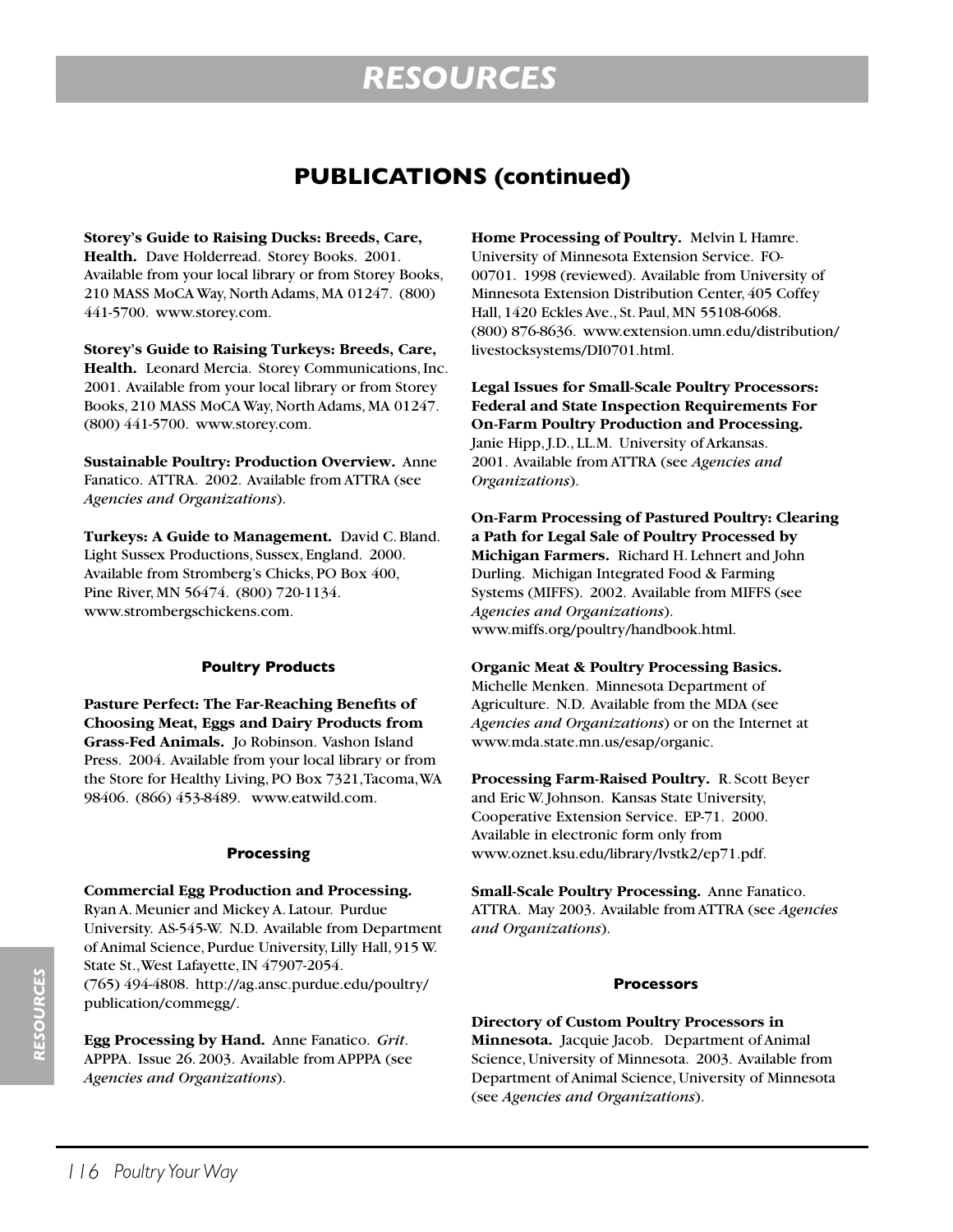### **PUBLICATIONS (continued)**

**Internships and Apprenticeships.** ATTRA. Updated often. Lists processors, including poultry processors, seeking assistance. Available from ATTRA (see *Agencies and Organizations*).

**Wisconsin Poultry & Egg Directory.** Department of Agriculture, Trade and Consumer Protection, Wisconsin Department of Agriculture. Lists poultry processors and suppliers. Available from Wisconsin Department of Agriculture, Trade & Consumer Protection (see *Agencies and Organizations*).

#### **Species/Class/Breed Information**

**American Livestock Breeds Conservancy** (chickens), PO Box 477, Pittsboro, NC 27312. (919) 542-5704. www.albc-usa.org.

**American Standard of Perfection.** Includes description of all species by class, breed, and variety. Available from APA (see *Agencies and Organizations*).

**Book of Geese: A Complete Guide to Raising the Home Flock.** Dave Holderread. Hen House Publications. 1993 (revised). Hen House Publications Co., PO Box 492, Corvallis, OR 97339. Available from your local library, or bookstore.

**Egg Productivity by Breed.** Sand Hill Preservation Center. 2001. Available from the Sandhill Preservation Center, 1878 230th St., Calamus, IA 52729-9659. (563) 246-2299. www.sandhillpreservation.com.

#### **Poultry Genetics for Pastured Production.**

Skip Polson and Anne Fanatico. 2005 (revised, Holly Born). Available from ATTRA (see *Agencies and Organizations*).

**Storey's Guide to Raising Ducks: Breeds, Care, Health.** Dave Holderread. Storey Books. 2001. Available from your local library or from Storey Books, 210 MASS MoCA Way, North Adams, MA 01247. (800) 441-5700. www.storey.com.

**Storey's Guide to Raising Poultry.** Leonard Mercia. Storey Books. 2001. Available from your local library or from Storey Books, 210 MASS MoCA Way, North Adams, MA 01247. (800) 441-5700. www.storey.com.

#### **Waste Management**

**Composting Poultry Carcasses**. Dick Adams, Cal Flegal, and Sally Noll. Purdue Cooperative Extension Service. NCR-530. Available from Purdue University Cooperative Extension Service, Media Distribution Center, 301 S. Second St., Lafayette, IN 47907. (317) 494-6794. www.ces.purdue.edu/extmedia/NCR/ NCR-530.html.

**Poultry Waste Management.** Sim Reeves, Fred Thornberry, and John B. Carey. Texas A&M University – Cooperative Extension Service. N.D. Available from Cooperative Extension Service, PO Box 1209, Bryan, TX 77806. (888) 900-2577. gallus.tamu.edu/ Extension%20publications/waste/wastemanagement. htm.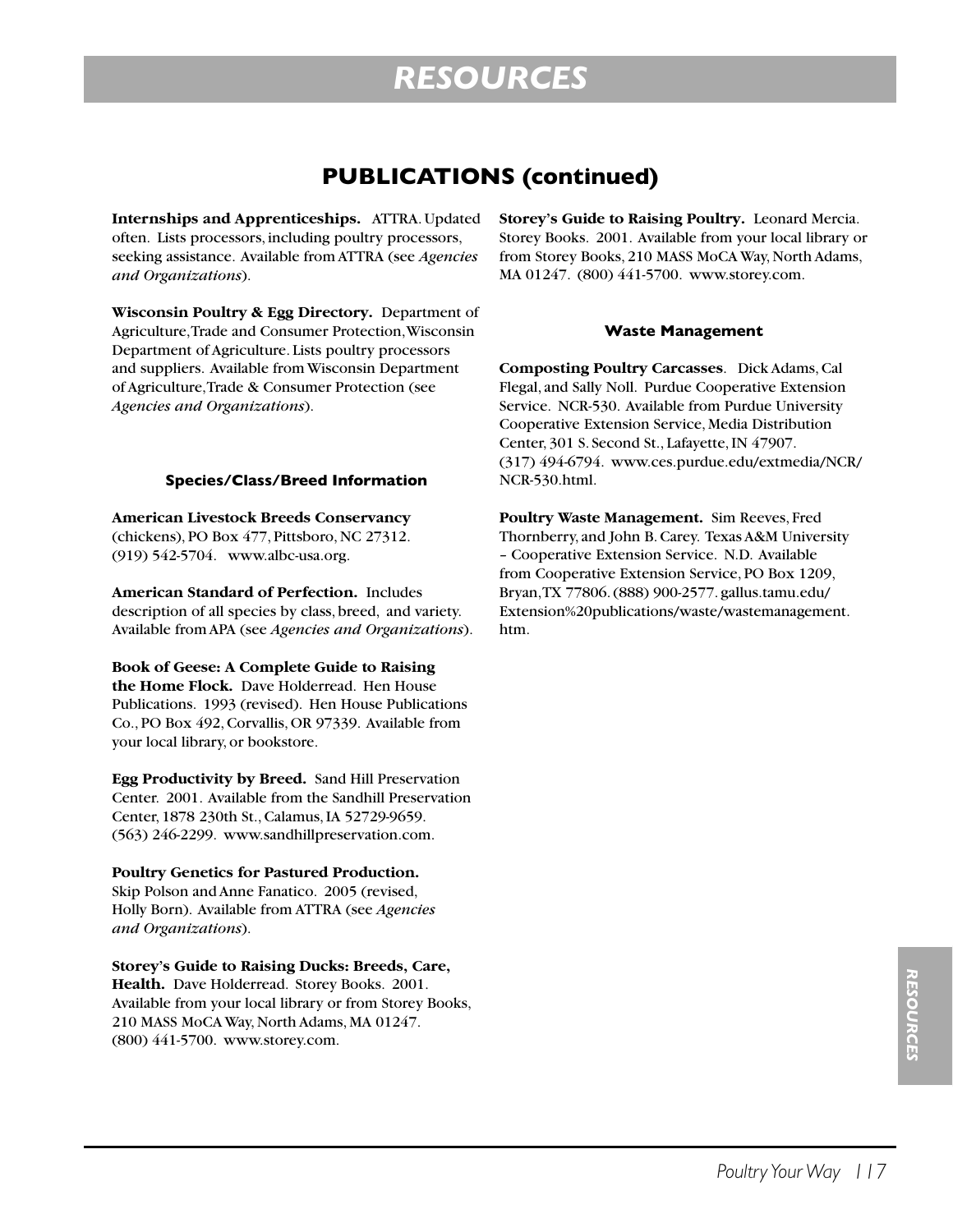### **HATCHERIES**

**Bokhari Squab Farms** (squab), 2817 Malaga Way, Modesto, CA 95355. (209) 571-0550. www.bokhari.com.

**Coon Creek Family Farm**, Vince & Julie Maro (offers day-old chicks from organically raised breeding stock). W4855 Hemlock Road, Mondovi, WI 54755. (715) 834-4547. www.cooncreekfamilyfarm.com.

**Murray McMurray Hatchery**, PO Box 458, 191 Closz Dr., Webster City, IA 50595. (515) 832-3280 or (800) 456-3280. www.mcmurrayhatchery.com.

**Rainbow Breeding Company** (offers free range broiler parents). PO Box 911, Gentry, AZ 72734. Richard Udale,(479) 685-6349 or richard@yahoo.com and Danny Eiland, (205) 389-3466 or dceiland@hiwaay.net.

**Squab Producers of California** (squab), 409 Primo Way, Modesto, CA 95358. (209) 537-4744. www.squab.com.

**Tim Shell** (offers "pastured peepers" and "CornDel cross" broilers). 407 Mt. Solon Rd., Mt. Solon, VA 22843- 9718. (540) 885-4965. tshell@firstva.com.

**USDA, APHIS-VS** (National Poultry Improvement Plan approved hatcheries). Available from Animal and Plant Health Inspection Service (see *Agencies and Organizations*).

**Walters Hatchery** (heirloom turkeys), Route 3, Box 1490, Stilwell, OK 74960. (918) 778-3535. turkeylink@intellex.com. www.historicalturkeys.com.

**Yankee Chicks, Inc/Hall Brothers Hatchery** (chickens), Jerry Srednicki, PO Box 1026, Norwich, CT 06360. (860) 886-2421 or (860) 608-1389.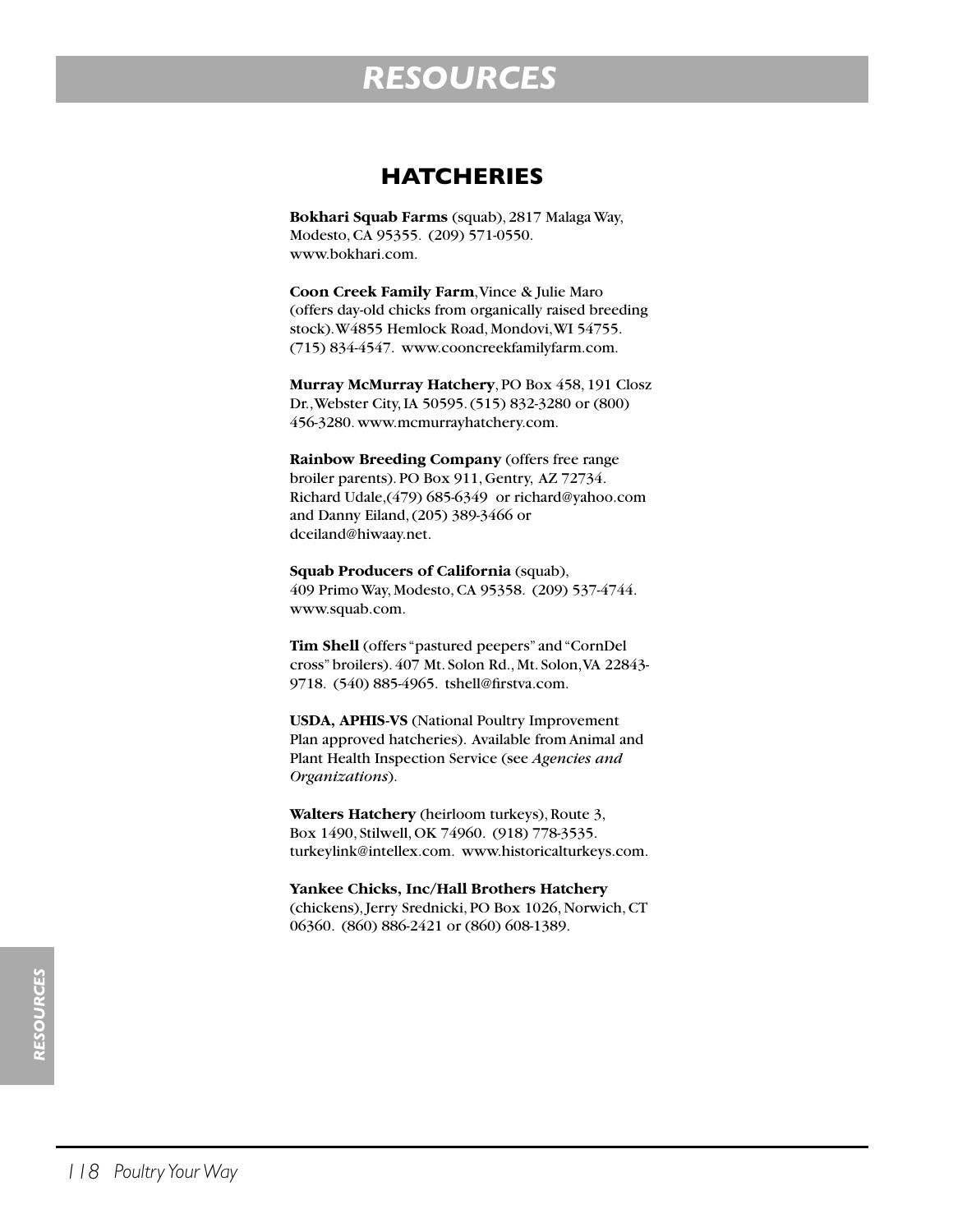### **SUPPLIERS**

*Inclusion of a trade name does not imply endorsement of that product by the Minnesota Department of Agriculture, nor does exclusion imply nonapproval.*

**Ashley Equipment**, PO Box 2, Greensburg, IN 47420. (812) 663-2180, Fax: (239) 389-8029

**Betco, Inc.** PO Box 336, 277 N. Collier Rd., Marco Island, FL 34146. (239) 389-8025. www.betcopoultry-swine.com. Designs and manufactures poultry production buildings.

**Brower Equipment**, PO Box 2000, Houghton, IA 52361. (319) 469-4141. Supplies "safe food handling" labels.

**Buckwheat Growers Association of Minnesota**, 206 Aldrich Ave. S., Wadena, MN 56482. (218) 631-9212. info@buckwheatgrowers.com. www.buckwheatgrowers.com.

**Cashton Farm Supply (CFS) Specialties, Inc.** 199 Front St., Cashton, WI 54619. (608) 654-5123 or (800) 822-6671. www.cfspecial.com. Supplier of organic poultry feed.

**Cornerstone Farm Ventures**. 242 Dan Main Road, Norwich, NY 13815. (607) 334-3231. Supplies mobile processing units for poultry.

#### **Eggcartons.com**

**Equipment Exchange Company of America, Inc.**, 10042 Keystone Dr., Lake City, PA 16423. (814) 774-0888. www.eeclink.com. Offers used equipment.

**Fastline**, PO Box 248, Buckner, KY 40010. (800) 626-6409. www.fastline.com. Dealer for new and used agricultural equipment.

**Fleming Outdoors**, PO Box 147, Ramer, AL 36069. (800) 624-4493. info@flemingoutdoors.com. Sells range of poultry equipment.

**Helfter Feeds, Inc.** 136 N. Railroad, PO Box 266, Osco, IL 61274-0266. (866) 435-3837. www.HelfterFeeds.com. Supplier of organic poultry feed.

**Jako, Inc.**, 6003 E. Eales Rd., Hutchinson, KS 67501. (877) 525-6462. ken@jakoinc.com. www.jakoinc.com/ fencing.shtml. Poultry processing and fencing supplies.

**Kings Supply**, 24 Holt Rd., Manchaug, MA 01526-0302. (888) 852-5340. www.eggcartons.com. Processing and production equipment, marketing supplies.

**Koch Supplies**, 1411 West 29th St., Kansas, MO 64108. (800) 777-5624. www.kochequipment.com. Sells processing, packaging, and labeling supplies.

**Kreamer Feed Inc.,** Box 38, Kreamer, PA 17833-0038. (800) 767-4537. Luke.Howard@kreamerfeed.com. www.kreamer.feed.com. Supplier of certified organic and noncertified poultry feed and scratch.

**Latco Headquarters**, Sales Office/Production Facilities, Highway 62 East, Lincoln, AR 72744. (800) 824-2599. info@latcoinc.com. www.latcoinc.com. Designs, manufactures, and constructs poultry and cage layer housing.

**Metzer Farms**, 26000 Old Stage Rd., Gonzales, CA 93926. (800) 424-7755. www.metzerfarms.com.

**National Poultry Equipment Company/Barlar Industries**, 3290 Lancer Ave., Osage, IA 50461. (641) 732-1460. www.nationalpoultryequipment.com.

**Pickwick Zesco**, 7887 Fuller Rd., Suite 117, Eden Prairie, MN 55344. (800) 808-3335.

**The Upper Midwest Organic Resource Directory, 4th Edition.** MOSES. Updated annually. www.mosesorganic.org. Directory of feed and equipment suppliers as well as resource organizations. Available from MOSES (see *Agencies and Organizations*).

**Wisconsin Poultry and Egg Directory.** Department of Agriculture, Trade and Consumer Protection, Wisconsin Department of Agriculture. 1999. Lists buyers, distributors, hatcheries, processors, producers, retailers, and wholesalers. Available from Wisconsin Farm Center, Wisconsin Department of Agriculture, Trade & Consumer Protection (see *Agencies* and *Organizations*).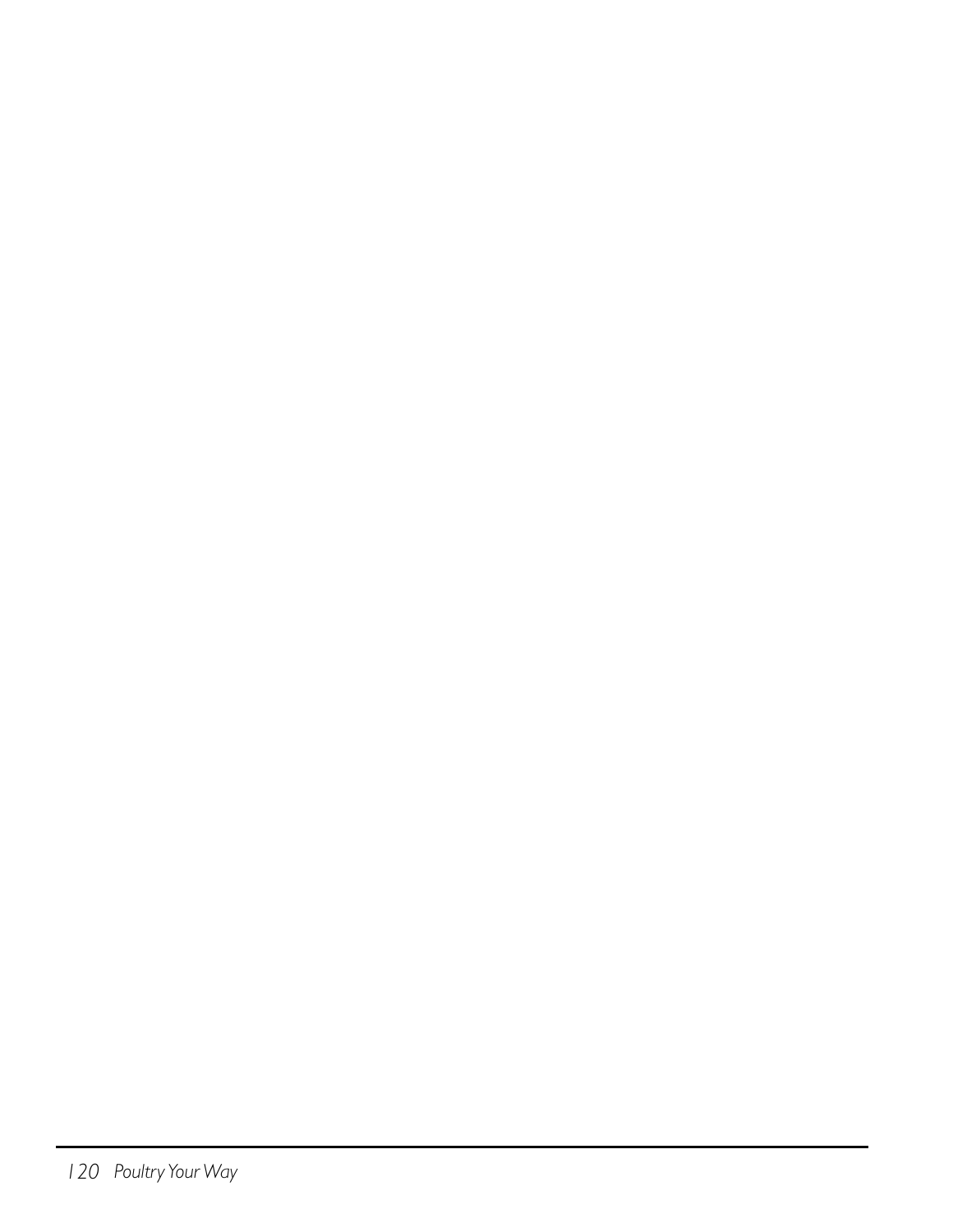# **GLOSSARY**

**All-in-all-out.** A flock of birds enters and exits a facility as a single group. New members are not introduced and flocks are not mixed. This strategy minimizes the risk of new members introducing disease to a flock.

**Antibiotic.** A soluble chemical produced by a microorganism or fungus and used to destroy or inhibit the growth of bacteria or other microorganisms.

**Ascites.** Accumulation of fluid in the abdominal cavity.

**Biosecurity.** Using a range of management, environmental, pharmaceutical, and other precautions to protect the flock from infectious disease.

**Black-skinned.** Birds with black skin. One example of black-skinned chickens consumed by some ethnic groups is the Australorp. This chicken has black feathers and black skin on the feet — but the actual skin of the carcass is not black. The Silkie chicken, however, has black skin throughout the body. It also has black meat and black bones.

**Breast blisters.** (also called keel cyst) An enlargement of the sternal bursa on the keel of chickens and turkeys appearing as abscess-like fluidfilled sacs found on the breastbone. The primary cause is thought to be prolonged or repreated pressure or friction on the keel bone caused when the chickens or turkeys spend considerable amount of time resting on their breast bone.

**Breed.** A group of fowl/birds related by ancestry and breeding true to certain characteristics such as body shape and size.

**Broiler.** Fast-growing chicken raised for meat.

**Brooder.** Heat source for starting young birds.

**Cannibalism.** Toe picking, head picking, feather picking, and vent picking.

**Capon.** Castrated male fowl having undeveloped comb and wattles, and hackles, saddles and tail feathers that are longer than in a normal male.

**Captive game.** Fowl for which there is an established hunting season. Examples include pheasant and quail.

**Carcass.** All edible parts of a slaughtered animal, including edible viscera.

**Closed flock.** Flock that has not had direct or indirect contact with other birds.

**Complete feed.** Nutritionally balanced feed mixed for individual species and stage of production.

**Custom exempt.** Processing or slaughter that is exempted from continuous federal and/or state inspection. Meat processed at custom exempt plants can be consumed by the owner, the owner's immediate family, and non-paying guests. It cannot be retailed.

**Day-old chicks.** Chicks that have hatched and are one day old.

**Day-range management.** Similar to free range, but birds are confined at night for protection from predators.

**Free-choice.** Method of feeding whereby birds have continuous access to feed.

**Free range management.** Nonconfinement production alternative allowing birds to forage freely day and night. A perimeter fence is used to deter predators.

**Hen.** Mature, female fowl (usually 12 months or older) that has begun laying eggs.

**Induced molt.** A flock of hens is induced into a group molt with an accompanying cessation of egg production. This process results in rejuvenation of the flock and increase in egg production and improvement in egg quality.

**Industrial management.** Producing large numbers of birds using confinement style housing, often under contract with an integrator.

**Integrator.** A company that owns or controls multiple stages of production such as breeding, hatching, grow-out, and processing.

**Intermediary.** Company or buyer who arranges for final sale of product. Intermediary examples include wholesalers and retailers.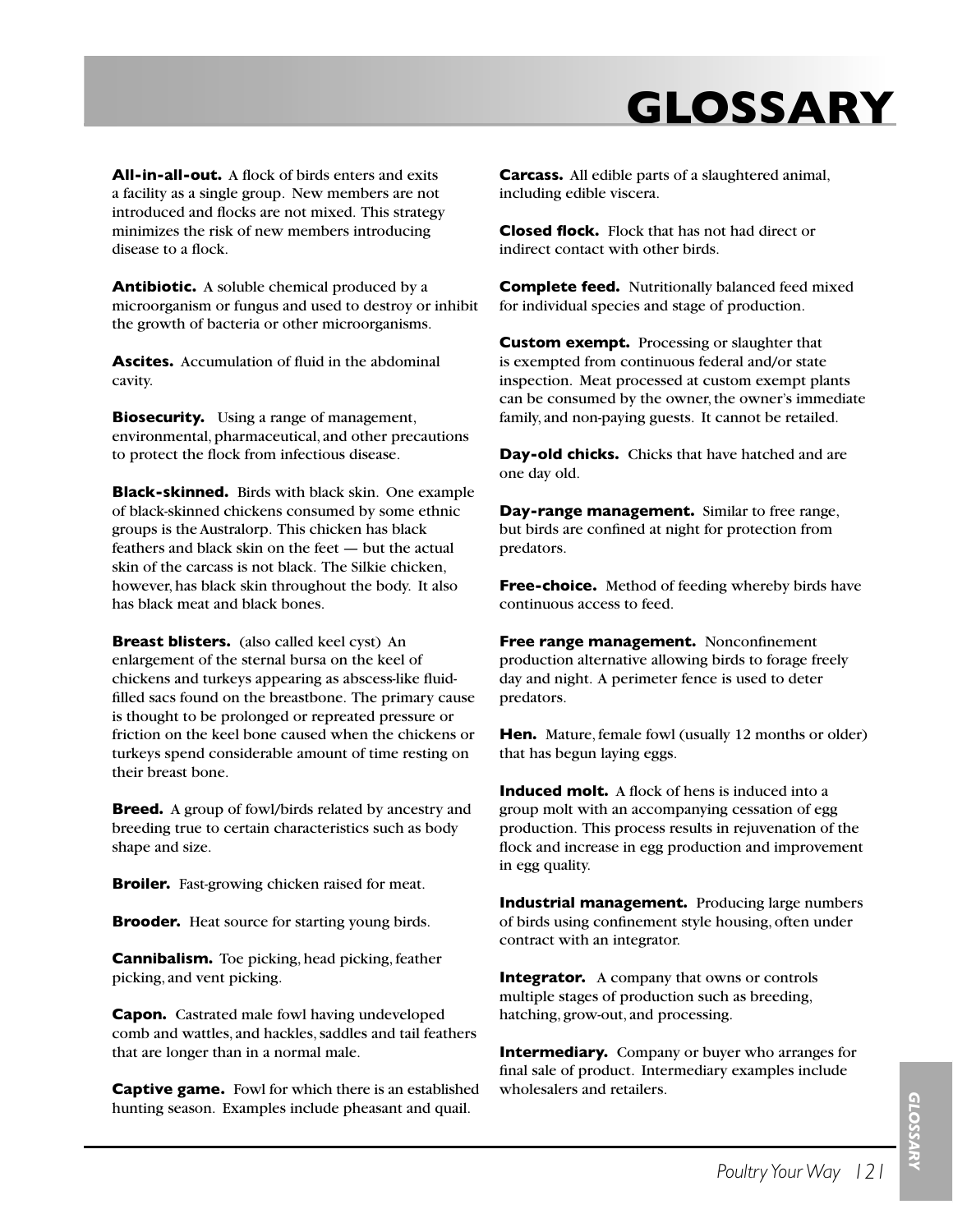## *GLOSSARY*

**Keet.** Young or immature guinea fowl.

**Litter.** Soft, absorbent material used to cover floors of poultry houses.

**Meat.** Edible muscle and other edible parts of a food animal, include edible skeletal muscle, edible organs, and edible muscle found in the tongue, diaphragm, heart or esophagus.

**Medicated feed.** Feed that includes low levels of antibiotics to prevent common poultry diseases.

**Minimally processed.** A process which does not fundamentally alter the raw product (USDA definition).

**Molt.** To shed old feathers and grow new ones.

**Muscovy.** Species originating in South America. Commonly and incorrectly referred to as a duck. Breeding a Muscovy with any other duck will result in infertile offspring (called "Mule Ducks").

**Natural.** A product containing no artificial ingredient or added color and is only minimally processed (USDA definition).

**Nest run.** Eggs that are not graded or sized.

**Omega-3.** A beneficial fatty acid that originates in green plants.

**Organic management.** Adherence to USDA National Organic Program standards.

**Pasturage.** Grass, legumes, insects, worms, and seeds consumed by birds when foraging.

**Pasture.** Field seeded and maintained for livestock foraging.

**Poult.** Immature turkey.

**Poultry.** Domesticated fowl commonly used for human food, fiber (e.g., feathers or down) or entertainment (e.g., homing pigeons). Includes domesticated chickens, turkeys, geese, ducks, guinea fowl, pigeons, etc.

**Poussin.** A very young chicken that has a delicate flavor and little fat.

**Process.** Cut, grind, manufacture, compound, intermix or prepare meat or meat food products.

**Product identity.** The name of the product, a complete list of ingredients and the name, address, and zip code of the manufacturer or distributor (MN).

**Pullet.** Young female hen that has not begun laying market quality eggs.

**Ratite.** Member of the group of flightless birds that includes ostrich, emu, cassowary, kiwi, and rhea.

**Restricted feed.** Access to feed is limited or tightly controlled; no "free access" or continuous feeding.

**Ridges.** Wrinkles or weak spots on egg shells caused by excess calcium depositing. Eggs with wrinkles are more likely to crack and become contaminated.

**Roaster.** Young chickens of either sex, usually 3-5 months of age, that are tender-meated with soft, pliable, smooth-textured skin and with a breastbone and cartilage somewhat less flexible than the broiler.

**Roost.** A perch on which birds rest or sleep.

**Scratch.** Cheap or broken grain scattered on ground. Considered a "filler" food that is not formulated to meet birds' complete nutritional requirements.

**Sex-link.** A trait that is linked to the sex of the bird. Sex-linked feather color traits are sometimes used to allow sexing of offspring.

**Squab.** A 25-30 day old pigeon (nestling) before it learns to fly. Live weight averages 20-24 ounces. Dressed weight is 14-16 ounces. Meat is dark with a rich and somewhat wild flavor. Considered a "gourmet" meat bird.

**Straight-run.** Hatchlings that are not sexed.

**Traditional management.** Confinement or semiconfinement production for small- to medium-sized flocks.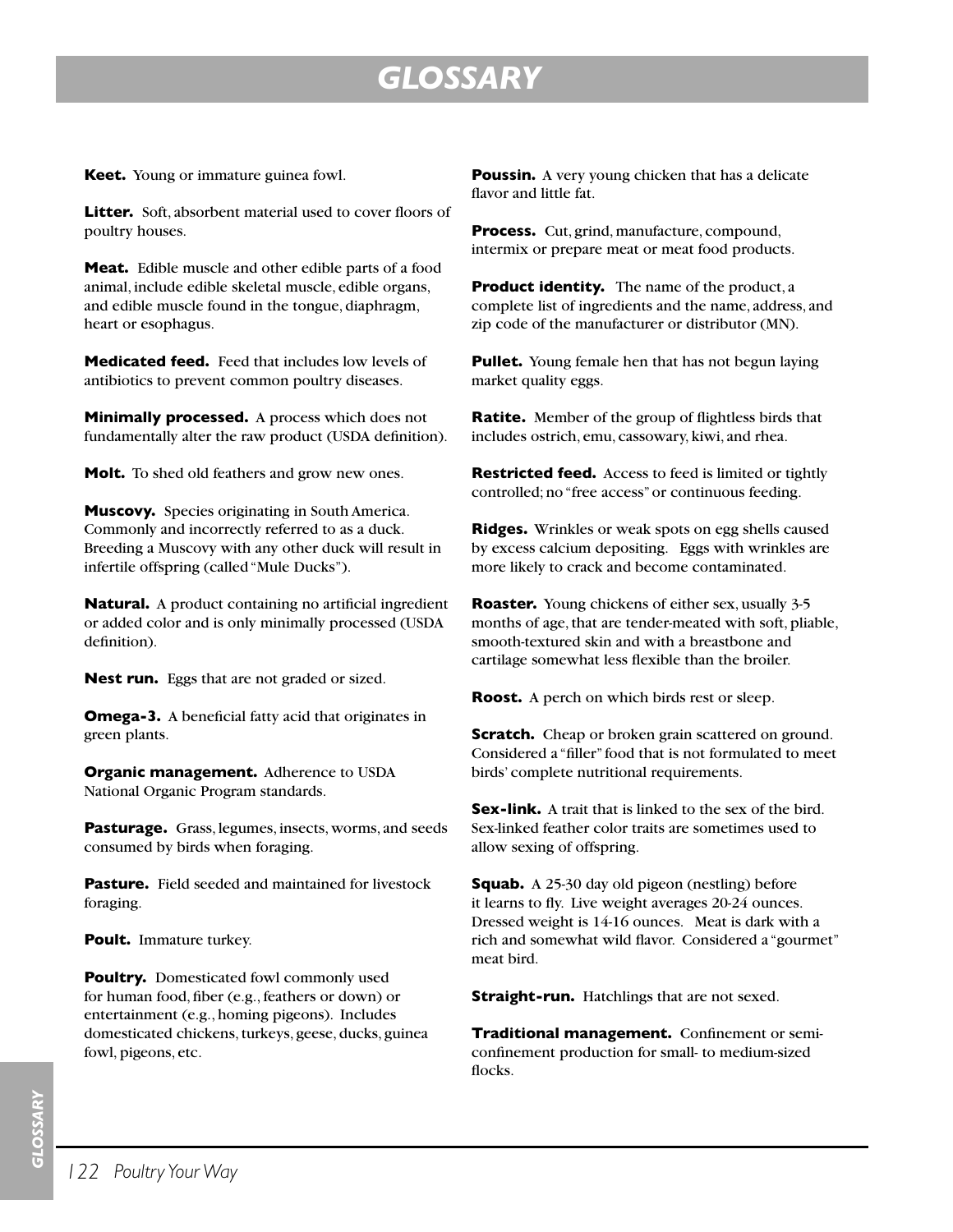## *GLOSSARY*

**Transitional feed.** Feed that is produced using organic management practices but that has not yet received certification.

**Vertical integration.** One company owns more than one stage of production such as breeding, hatching, grow-out, and processing.

**Waterfowl.** Birds that naturally spend most of their lives on and near water such as ducks and geese.